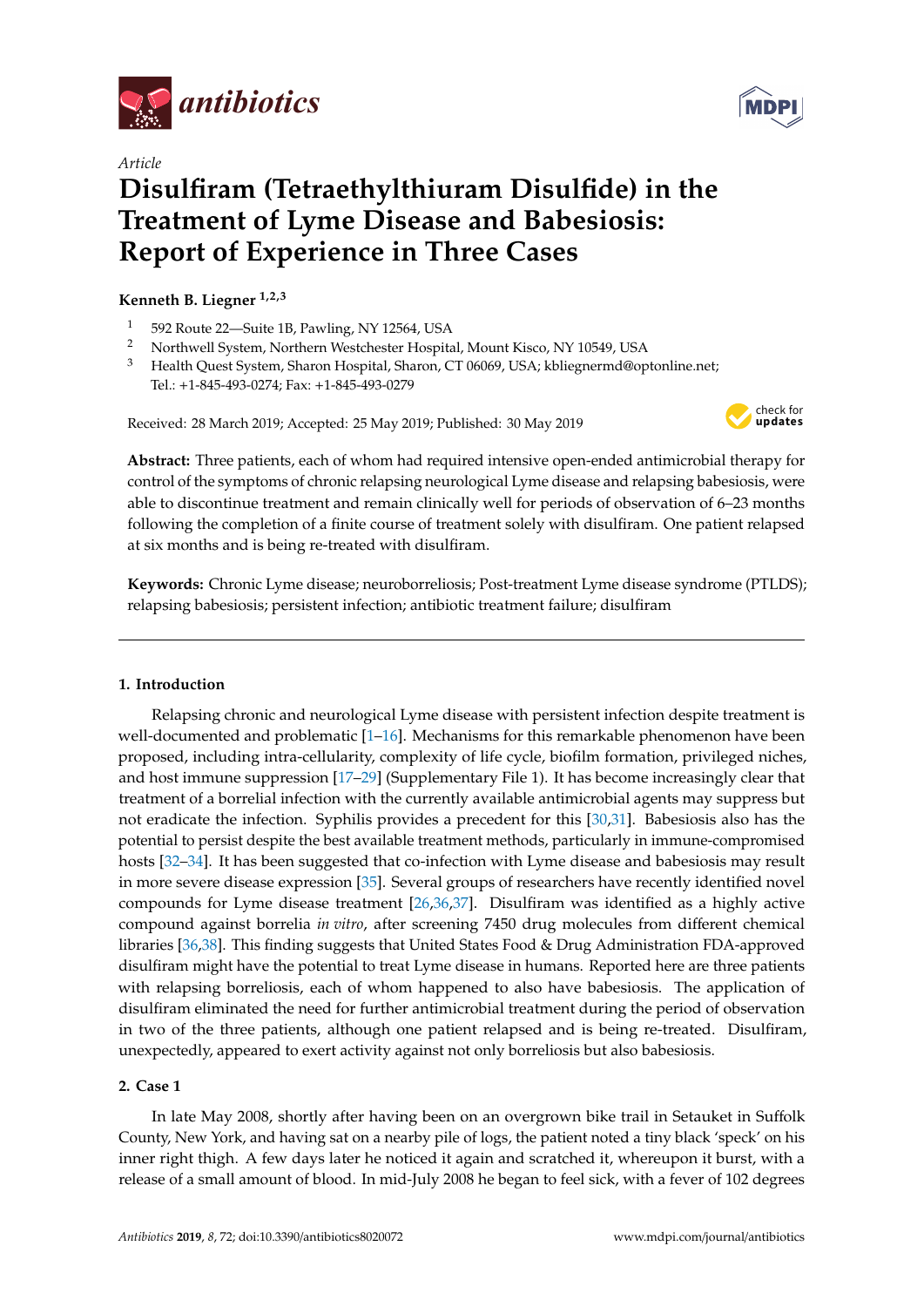Fahrenheit and light sensitivity. He consulted his primary care practice, where he was seen by a physician's assistant who noticed an inflamed 3-inch diameter bull's eye rash on his upper inner right arm—where the patient had previously noted a coin-sized area of redness—and diagnosed the patient with Lyme disease. He was given a prescription for amoxicillin for three weeks. The evening of the first day of treatment, a severe headache developed with chills, drenching sweats, and fever to 103 degrees Fahrenheit. One week later, while still on amoxicillin, he felt he was not getting well, with an ongoing headache and 'cloudy-headedness'. Treatment was changed from amoxicillin to doxycycline (100 mg, by mouth (*per os* or PO) every [*Quaque* or Q] 12 h). Two weeks later, he returned to the physician's assistant with continued headache and was referred to an infectious diseases physician and a neurologist. A spinal fluid examination in August 2008 revealed no pleocytosis but a slightly elevated cerebrospinal fluid CSF protein. The Lyme polymerase chain reaction PCR in CSF was negative. The Serum Lyme immunoglobulin M IgM was positive at Immugen Laboratories, Norwood, Massachusetts IMUGEN (14.4 (nl < 1)) with negative immunoglobulin G and immunoglobulin A IgG and IgA. CSF IgM at IMUGEN was elevated at  $1.4$  (nl < 1). The Lyme IgM Western blot was positive. Tests for babesiosis, *Ehrlichia cha*ff*eensis*, *Anaplasma phagocytophilum*, and eastern equine encephalitis

were negative. The electroencephalogram and brain magnetic resonance imaging (MRI) were normal. Tinnitus, 'electric shock'-like sensations, muscle fasciculations, and migratory joint pain developed. In October 2008 he was hospitalized and underwent a second lumbar puncture. Again, there was

no pleocytosis. Serum Lyme IgM was positive again, at IMUGEN (IgM  $> 9.4$  (nl  $<$  1)), with negative CSF IgM. CSF protein again was modestly elevated (51 mg%–upper limit of normal ULN 45 mg%). He received five days of intravenous (IV) ceftriaxone in hospital and an additional 23 days as an out-patient. Treatment improved, but did not fully resolve, the symptoms.

In November 2008, a physician experienced with tick-borne infections was consulted. Further oral antibiotics were prescribed, but despite these his condition worsened. Intravenous ceftriaxone, 2 g/day, was reinstituted from June to October of 2009. Joints were better but not all symptoms resolved, and the patient felt he had 'plateaued' but had not got completely well. He felt a sense of pressure within his skull and sensations he described "as though worms were crawling through my face and gold fish were swimming through my brain".

He was treated empirically for the possibility of co-infection with babesiosis, with azithromycin and atovaquone for five months [\[39\]](#page-15-10). Following this treatment, his chills resolved.

Levaquin was prescribed at the patient's request for several months, but without impact or benefit.

He returned to his primary care physician in 2010. PenVK (500 mg PO] Q 8 h) was initially prescribed, but pain returned in his shoulders, hips, and other joints, and the dosage was gradually increased to a maximum of 8 g PO three times daily TID, with 500 mg probenicid PO TID, in order to control his symptoms. Although these doses helped, he was still experiencing joint pain. At the patient's request, treatment was changed from high dose PenVK to minocycline, with the dose increased to as high as 300 mg PO twice daily BID, which improved his symptoms [\[40\]](#page-15-11). The patient added banderol and samento, with subjective benefit [\[41\]](#page-15-12). Joint pain lessened except in his feet. His thinking was improved, and tinnitus became only intermittent.

When first seen June 2011, this then 41-year-old engineer was complaining of headaches, joint pain, involving shoulders, wrists, fingers, hips, and ankles, and head pressure. Although he felt that he was doing better cognitively compared to his prior status, he still experienced some difficulty thinking and reading. Pan-hypogammaglobulinemia was noted (IgG 452 mg% (lower limit of normal LLN 694); IgA 51 (LLN 81); IgM 20 (LLN 48)). IgG sub-classes 1–3 were reduced. Surprisingly, babesia fluorescent-in-situ-hybridization (F.I.S.H.) returned positive for detection of the ribonucleic acid (RNA) of babesia piroplasms within the red blood cells at IGeneX Laboratory, Milpitas, California (IGeneX), despite the patient having previously received five months of empirical treatment with azithromycin and atovaquone aimed at a possible babesia co-infection. Hepatic transaminases were mildly elevated.

Minocycline was discontinued and treatment with amoxicillin (8750 mg PO Q 12 h) was initiated. The peak amoxicillin level in August 2011 was 19.5 mcg/mL (goal for central nervous system CNS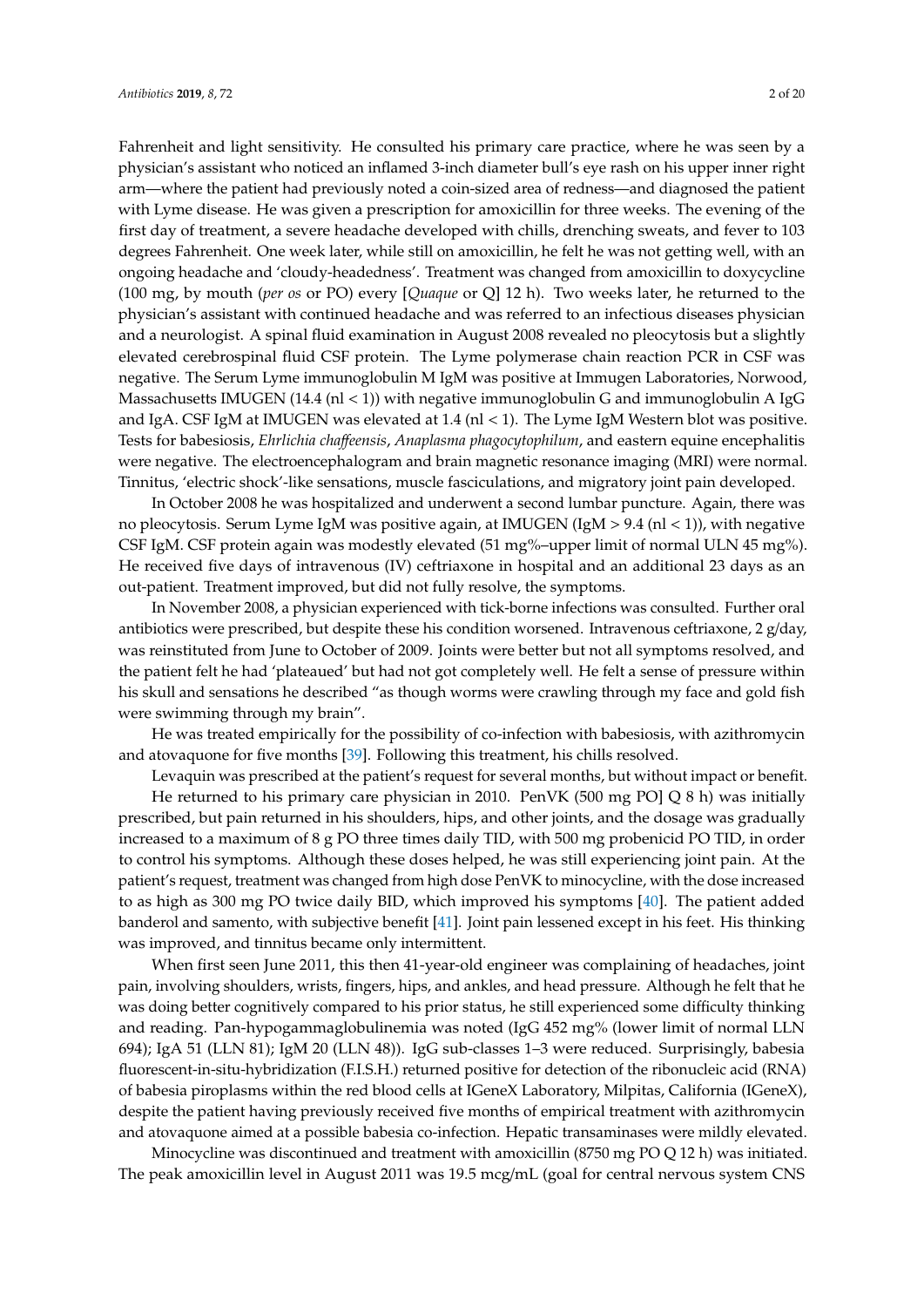treatment = 15–25 mcg/mL) [\[42–](#page-15-13)[44\]](#page-16-0) (Supplementary File 1). Azithromycin (1200 mg PO QD) and atovaquone (750 mg PO BID) were added to his regimen, in view of the positive babesia F.I.S.H. Tinidazole (500 mg PO BID) limited to two consecutive days per week only, was added in April 2012, aimed at cystic phase borreliae [\[45\]](#page-16-1).

An immunologist was consulted September 2011, who confirmed pan-hypogammaglobulinema and an inadequate response to the *S. pneumonia* vaccination and treated the patient for five months with IV immunoglobulin therapy, ending in summer 2012. Although the patient stated he did not experience benefits from this therapy, the numbness in his feet resolved on this, coincident with intensive oral antibiotic and anti-piroplasm treatment. The role of immune-impairment in his subsequent chronic course of illness needs to be considered.

By July 2012, the patient reported feeling overall improved and, although not completely well, was relatively satisfied with his status, with minimal joint pain and paresthesia and improved cognitive functioning. He still occasionally experienced bizarre sensations of worm-like movement in his face without visible surface fasciculations.

October 2012, he began to experience increased joint pain and pinprick-like sensations. He reported that he was under considerable job and personal stress at the time, and wondered if this could be responsible for his recently increased symptoms. In any case, he found that when he increased his dose of amoxicillin on his own advice, these subsided. He was given latitude to increase his amoxicillin dose to 12,250 mg PO Q 12 h and did well on this dose, at which the peak amoxicillin level, subsequently measured March 2013, was 28 mcg/mL. Azithromycin and atovaquone were discontinued and clarithromycin (1500 mg PO BID), hydroxychloroquine (200 mg PO BID) [\[46\]](#page-16-2), atovaquone (250 mg) and proguanil (100 mg  $X$  2 PO BID) [\[47\]](#page-16-3), and amitriptyline (20 mg at bed time) were prescribed. Tinidazole was discontinued and metronidazole [\[48\]](#page-16-4) (500 mg PO BID, for two consecutive days/week) was substituted, the latter change necessitated by insurance reimbursement constraints.

In November 2012 the patient reported feeling greatly improved, commenting, "something is going right!"

The patient remained relatively well on a regimen of amoxicillin, clarithromycin, hydroxychloroquine, metronidazole, atovaquone/proguanil, and amitriptyline, until August 2013, when he decided to discontinue clarithromycin, hydroxychloroquine, and amitriptyline.

He found that sleep deprivation and poor diet exacerbated his symptoms and took measures to rectify both, with improved status.

In October 2013, he experienced a significant recurrence of musculoskeletal pain. He commented that with past attempts to decrease or discontinue antimicrobial treatment, his symptoms "came roaring back like a freight train", but he preferred not to resume hydroxychloroquine, clarithromycin, or amitriptyline.

Instead, the decision was made to resume treatment with minocycline, but limited to 200 mg PO BID, and to continue high dose amoxicillin, atovaquone/proguanil, and metronidazole (the latter for two days/week only) until December 2016. Ample probiotics were used, and surveillance labs remained satisfactory throughout. Overall, he found this regimen to be satisfactory in controlling symptoms, many of which, nonetheless, were still present, but at a reduced intensity. He was able to function at work and at home and was able to resume exercise, including some weight-lifting. He expressed feeling generally 'decent' and estimated that on this intensive regimen of oral treatment, he was at some 90% of his pre-morbid state of wellness. He commented, though, in May 2015, that had he not been able to be treated intensively during the early course of his illness when he was overwhelmed by the onslaught of an intense and evolving slew of multi-system symptoms, that he might well have committed suicide.

In December 2016, the patient decided to try to adopt a 'pulse' regimen with two–three weeks on treatment and two–three weeks off treatment, with a view to trying to taper off and discontinue treatment all together, if possible. He discovered that his symptoms recrudesced within two weeks of cessation of treatment, and he concluded that he would be unable to successfully discontinue the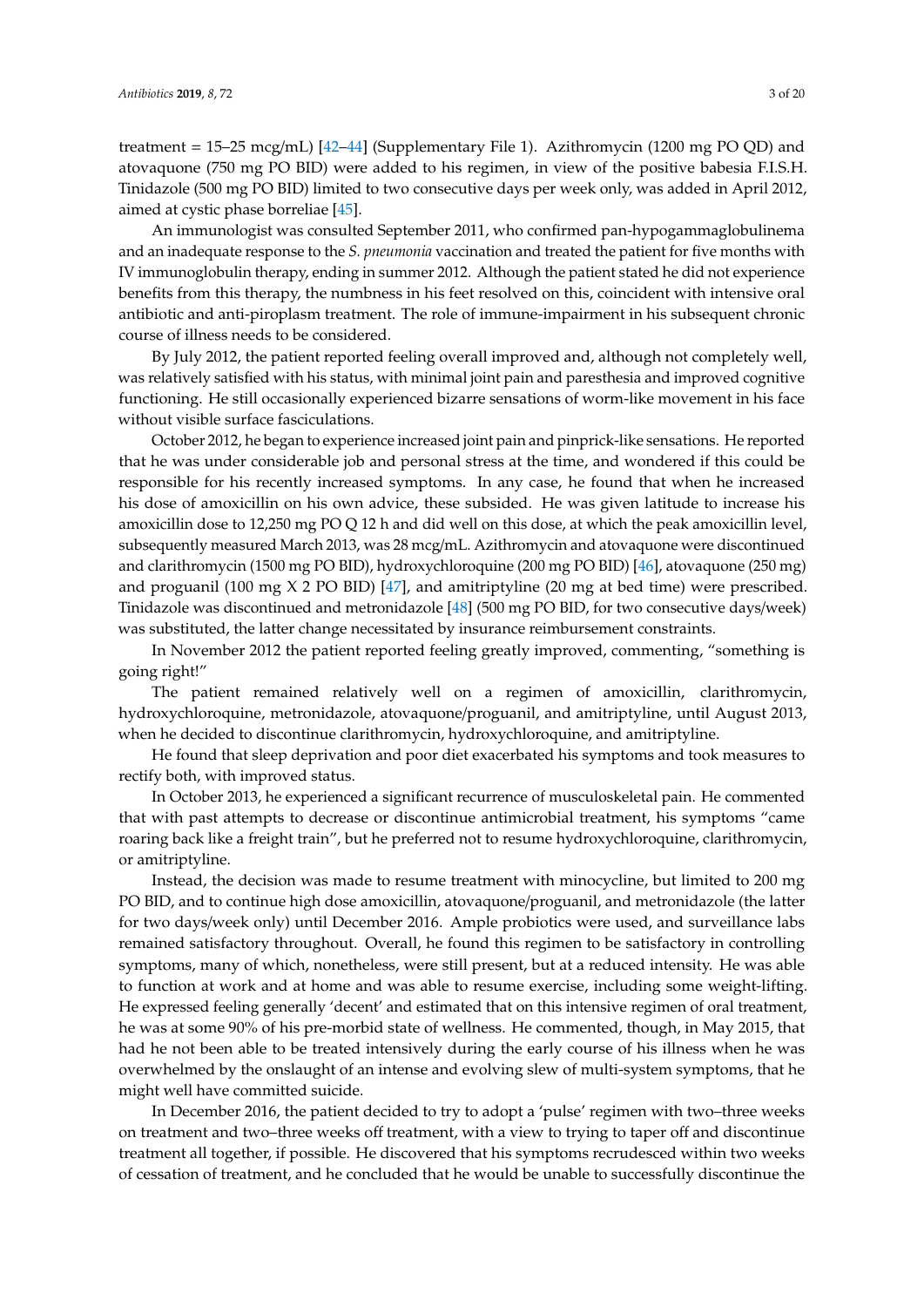regimen of treatment. He commented that he 'felt like jumping off a bridge', exasperated by struggling with his illness for almost 10 years, with no end in sight.

In March 2017, the patient reported having viewed a recording of a presentation on Lyme disease by a microbiologist at an academic conference, during which it was stated that, *in vitro*, disulfiram was the most highly active agent against *B. burgdorferi*, bar none [\[49\]](#page-16-5). The speaker cited previously published data by *Pothineni* et al., which showed that disulfiram can eliminate *B. burgdorferi* very effectively at a minimum inhibitory concentration MIC of 0.625 micromoles ( $\mu$ M) [\[36\]](#page-15-7).

The patient requested a trial of treatment with disulfiram. After a full discussion, which included the risks of disulfiram use and its uncertain benefits in the treatment of Lyme disease in patients, amoxicillin, minocycline, atovaquone/proguanil, and metronidazole were discontinued, and a 90-day course of disulfiram (500 mg/day) was started, in March 2017. Periodic surveillance labs were obtained and were satisfactory throughout. The patient reported on his status by letter every few weeks and tolerated treatment well.

The patient left a telephone message, 13 July 2017, cancelling his scheduled follow-up and declaring, "I'm cured". He mentioned in passing that he had required hospitalization. Upon subsequent telephone query 19 July 2017, the patient stated he was well and clarified that the hospitalization had been required for psychiatric reasons.

It was pointed out to the patient that disulfiram has occasionally been reported to cause psychiatric disturbance [\[50](#page-16-6)[–52\]](#page-16-7). The patient was dubious that disulfiram had a role in his need for psychiatric hospitalization, as he had been under very significant situational stress. However, he averred, "even if it *was* responsible it was *worth* it! Don't fail to offer it to people just because of *that*!"

The patient has been contacted by telephone for a follow-up and has remained apparently clinically well both medically and psychiatrically, with no antimicrobial or psychopharmacotherapy needed for 23 months.

#### **3. Case 2**

First seen in July 2010, this then 74year-old retired physician, a resident of eastern Pennsylvania, had a history of diabetes, coronary artery disease, depression, and lumbar spinal stenosis. He lived on 20 acres of woods and fields, had four indoor/outdoor dogs, and reported some 100 known tick attachments during the course of his life, but no history of any rash suspicious for erythema migrans. In late May 2009, he had an acute febrile illness, with a temperature reaching 102 degrees Fahrenheit, for which he was admitted to hospital and given a short course of an intravenous antibiotic. The fever resolved, and he was discharged. No etiologic diagnosis was established at that time, and a test for Lyme disease was negative. In August 2009, a repeat test for Lyme disease was strongly positive, and he was treated with doxycyline for one month with noticeable improvement, although he was still unwell. He exhibited cognitive, gait, and balance problems, and was referred for infectious diseases and neurology consultations. He was found to have proximal muscle weakness, cerebellar ataxia, and thoracolumbar radiculopathy. His cerebrospinal fluid tested strongly positive for Lyme disease, with significantly elevated CSF protein but no pleocytosis. An MRI of the brain in October 2009 showed periventricular white matter disease, and what was termed 'age appropriate' parenchymal volume loss. A positron emission tomography/computer tomography PET/CT at that time showed diminished activity symmetrically in bilateral anteromedial temporal lobes and, to a lesser degree, posterior bilateral parietal lobes, and mild cerebral atrophy with differential diagnoses, including 'senescent change, microvascular disease, and Alzheimer's dementia'. A Lyme Western blot in serum showed 10 out of 10 IgG bands as well as a positive IgM blot. Thirty days of IV ceftriaxone was given, ending November 2009, with significant relief of symptoms, which relapsed after some five months. A CSF examination in August 2010 at the Laboratory for the Diagnosis of Lyme disease at the State University of New York at Stony Brook showed CSF Enzyme-linked immunosorbent assay ELISA to be positive, at 0.826, with a serum result of 0.389, with a positive cut off of 0.155 and a CSF/serum ratio of 2.12. The IgM Lyme Western blot was positive, and the IgG blot showed 4 out of 10 United States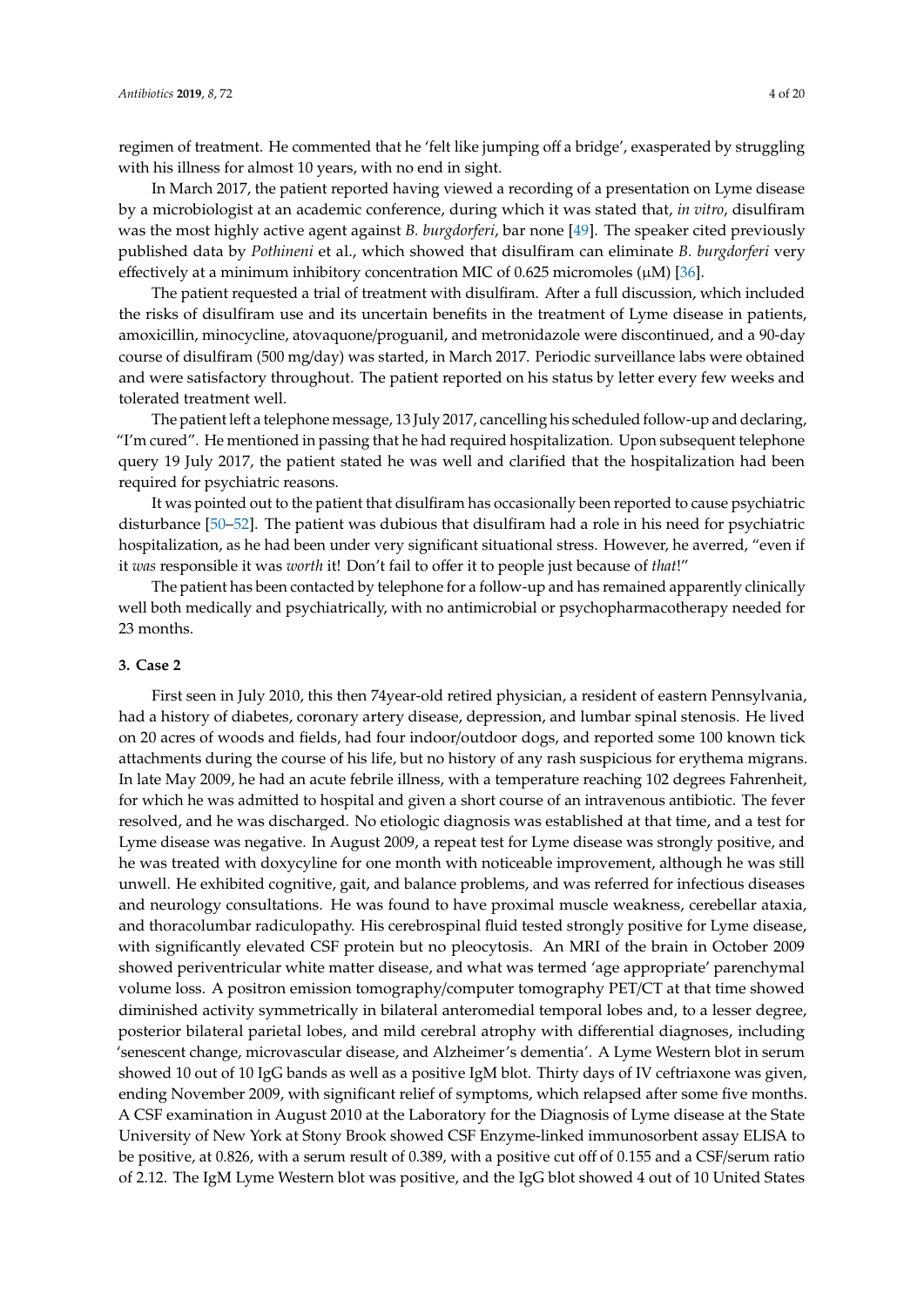Centers for Disease Control CDC-specific bands. The Lyme PCR was negative in the cerebrospinal fluid. In September 2010, DNA sequences specific for the detection of the outer surface protein A (OspA) plasmid of *Borrelia burgdorferi* were detected by PCR in the serum at IGeneX, confirmed by a dot blot assay.

An additional 30-day course of IV ceftriaxone  $(2 \text{ g/day})$  was administered from September to October 2010, with improvement in multi-system symptoms, followed by treatment with oral minocycline (200 mg/day). He reported improved sleep, memory, ability to organize, and proximal muscle weakness notably improved. Despite the continuation of minocycline, by May 2011 his fatigue required afternoon naps and diminished stamina, and he curtailed driving his car or traveling.

He was observed off antibiotic therapy. An initial improvement in fatigue was followed by worsened muscle aches, hip discomfort, and a 'dazed' mental state. He remained in bed most of the time.

A lumbar puncture in July 2011 showed a CSF/serum index of 4.03, with positive IgG and IgM Western blots in CSF at the State University of New York at Stony Brook.

A positive test for *Babesia microti* IgG was detected in July 2011, and a one-month course of atovaquone 250 mg/proguanil 100 mg was given as monotherapy, with which the patient reported feeling somewhat better.

Antibiotic therapy aimed at Lyme disease was withheld from mid-June to mid-September 2011. Proximal muscle weakness recurred in all four limbs. A repeat lumbar puncture in September 2011 showed six CDC-specific IgG bands in CSF with an index of 4.16, mildly elevated CSF proteins, and negative Lyme PCR in CSF.

By this time, the patient had received two prior 30-day courses of IV ceftriaxone, each time with benefits which, however, did not endure, and the patient clinically deteriorated despite extended oral antibiotic therapy with minocycline.

A fully implanted vascular access device (PORT) was placed, a short tapering course of prednisone was given for the myopathy, and IV ceftriaxone was re-instituted in late September 2011 and continued for 10.5 months, until August 2012, during which time the patient evidenced progressive improvement in energy, cognition, mood, physical strength, and stamina. Proximal myopathy and the broad-based gait that it had caused resolved within several months of the reinstitution of IV ceftriaxone.

Tinidazole 500 mg twice daily for two consecutive days per week was added to the daily IV ceftriaxone at the 10th month [\[45\]](#page-16-1). A spinal fluid examination in July 2012 revealed a CSF/serum index of 7.81. The patient was able to resume full days of physical and mental activity and was feeling that he had achieved a 'bench mark' of near normal status for age by August 2012.

Considering how he had been unable to remain well despite extended oral antibiotic therapy alone, the decision was made jointly with the patient to institute a rotating cycle of treatment consisting of 30 days of IV ceftriaxone (2 g/day), followed by 30 days of tinidazole (500 mg twice daily for two consecutive days/week), followed by 30 days of atovaquone (250 mg) and Proguanil (100 mg daily)—repeating this regimen as a 90-day cycle. On this regimen he was doing well and continued to gain ground.

In December 2012, the patient experienced malaise and shaking chills, and blood cultures were drawn from his PORT. These returned positive for gram negative rods and the patient was summoned to the emergency room of his local hospital, where he was found to be hypotensive. He was admitted to the intensive care unit, where he required fluid resuscitation, pressor support, and intravenous ciprofloxacin. An enterobacter species isolated from a peripheral blood culture was identical to that previously grown from the patient's PORT, which was removed. The culture of the catheter tip grew out the same organism. He was discharged after five days and completed a course of oral ciprofloxacin.

Further antimicrobial treatment aimed at tick-borne illness was deferred and the patient observed. Swelling and effusion of the right knee developed in January 2013.

The CSF/serum index in January 2013 was 7.44.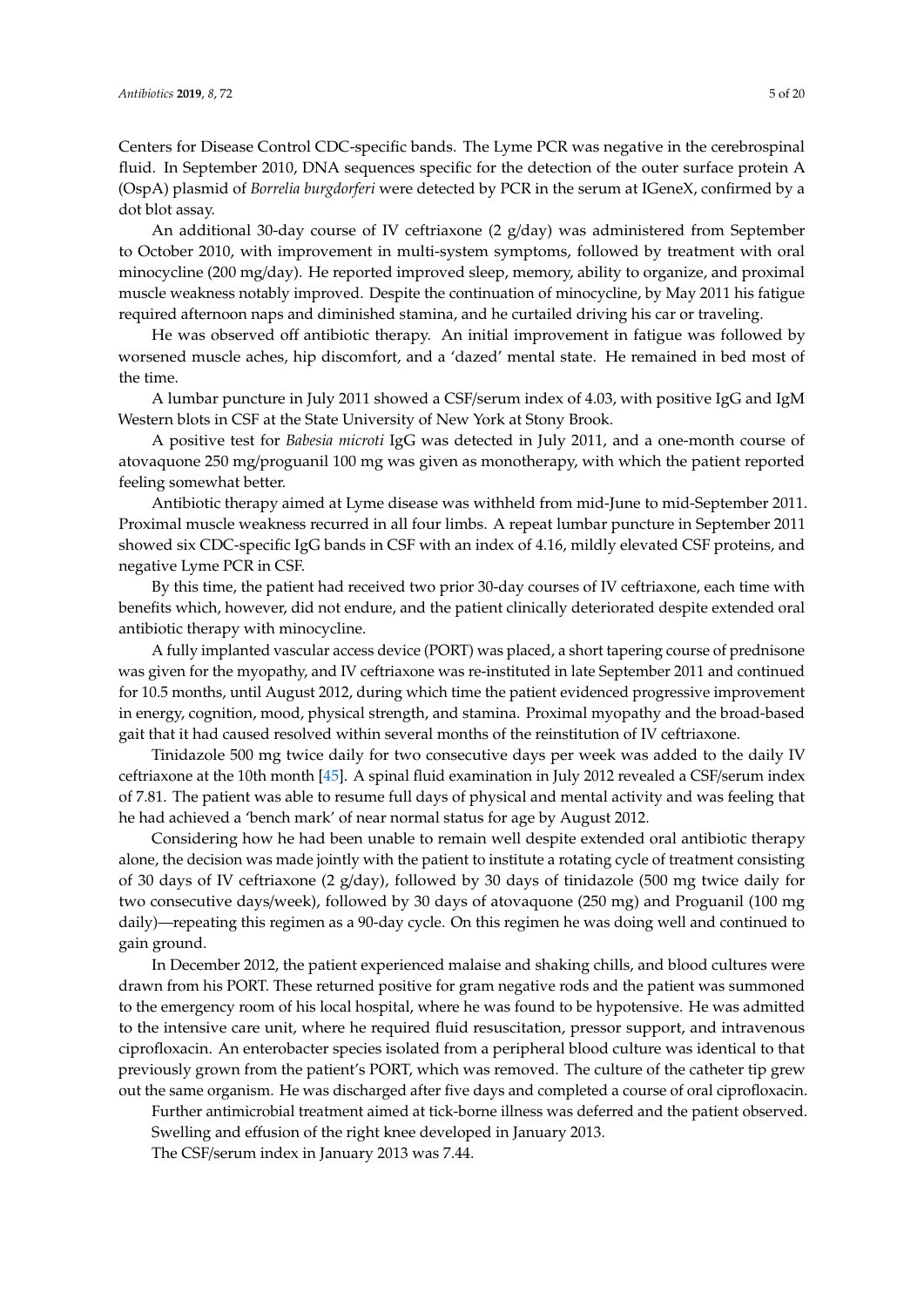Until July 2013 the patient remained reasonably well, although not as well as he had felt prior to his last course of intravenous ceftriaxone, ending October 2012.

In July 2013, a trial of high dose oral amoxicillin (5.25 g Q 12 h) combined with tinidazole (500 mg PO twice daily for two consecutive days per week) was given for 30 days, with unclear impact.

In December 2013, the OspA plasmid target of *Borrelia burdgorferi* was detected by PCR in the serum once again, confirmed by a Southern dot blot at IGeneX.

He remained fairly well and stable until April 2014, when severe, debilitating fatigue and other symptoms, reminiscent to prior relapses of Lyme disease, recurred. Empiric retreatment with atovaqoune 250 mg/proguanil 100 mg daily notably improved his condition, and a cycle of rotating intramuscular ceftriaxone (1 g daily for 30 days), followed by 30 days of atovaquone, (250 mg) and proguanil (100 mg daily), followed by tinidazone (500 mg twice daily, for two consecutive days per week, for 30 days) for 90-day repeating cycles was instituted. He did well until July 2015 when, despite this regimen, he experienced a major depressive episode. The OspA plasmid target of *Borrelia burgdorferi* DNA was detected by PCR and confirmed by a southern dot blot at IGeneX yet again during this clinical relapse.

Psychopharmacotherapy was adjusted and intramuscular ceftriaxone was increased from 1 g to 2 g daily for 30 days of his 90-day cycle of 30 days sequences of ceftriaxone/atovaquone/tinidazole.

In January 2016 he was still experiencing significant fatigue and depression. Aripiprazole was added to his psychopharmacotherapy, which did increase his energy. His antimicrobial regimen was changed from sequential 30-day rounds of ceftriaxone, atovaquone/proguanil, and tinidazole treatment to a regimen of ongoing intramuscular ceftriaxone (2 g per day for five to six consecutive days per week, followed by two to three days off) with daily atovaquone (250 mg) and proguanil (100 mg), and tinidazole for two consecutive days per week, throughout.

His psychopharmacotherapy during this time this time included duloxetine, amphetamine, and aripiprazole. He was on low dose imipramine for treatment of bladder spasticity. Intravenous ketamine infusions every six weeks was added to the regimen in April 2016 for severe depression.

On this combined regimen of antimicrobial therapy and psychopharmacotherapy until December 2017, the patient stabilized, his psychiatric and physical symptoms progressively improved, and he was able to enjoy a reasonably good quality of life.

In July 2017, he was apprised of the experience of the patient described in Case 1. Over a period of several months, the patient pondered it carefully himself and discussed it with his physicians, and the physicians involved in his care held consultations between themselves. In view of the problematic nature of his illness and its treatment, and with discussion of the risks of disulfiram treatment and the extremely limited data on its utility in the treatment of patients with Lyme disease, a trial of treatment with disulfiram was undertaken. Tinidazole and atovaqoune were discontinued in November 2017, and ceftriaxone in December 2017. An oral treatment of 500 mg of Disulfiram per day was initiated in January 2018. Blood count, general chemistries, and urinalysis were obtained regularly and were satisfactory. The patient tolerated treatment, although he experienced profound fatigue, confining him mostly to bed on weeks five and six, during which time he later reported, "my mind was mush".

In mid-February 2018, at the end of the sixth week of treatment with disulfiram, the patient had a syncopal episode with concussion, requiring brief hospitalization. Disulfiram was discontinued. There was neither an intracranial bleed nor a cerebral contusion, and the patient recovered well. In the hospital, his imipramine and desipramine levels were elevated modestly above therapeutic range. A drug–drug interaction between disulfiram and imipramine was thought to be responsible for the syncopal episode, because when he was off disulfiram, his imipramine and desipramine levels were sub-therapeutic.

Shortly thereafter, the patient was contacted, and he opined, "I think the treatment worked". In late March 2018, in a telephone conversation, he advised, "I polished my shoes! Do you know how long it has been since I shined my shoes?" In consultation with his psychiatrist, he has been able to taper and/or discontinue much of his psychopharmacotherapy. Ketamine infusions were discontinued.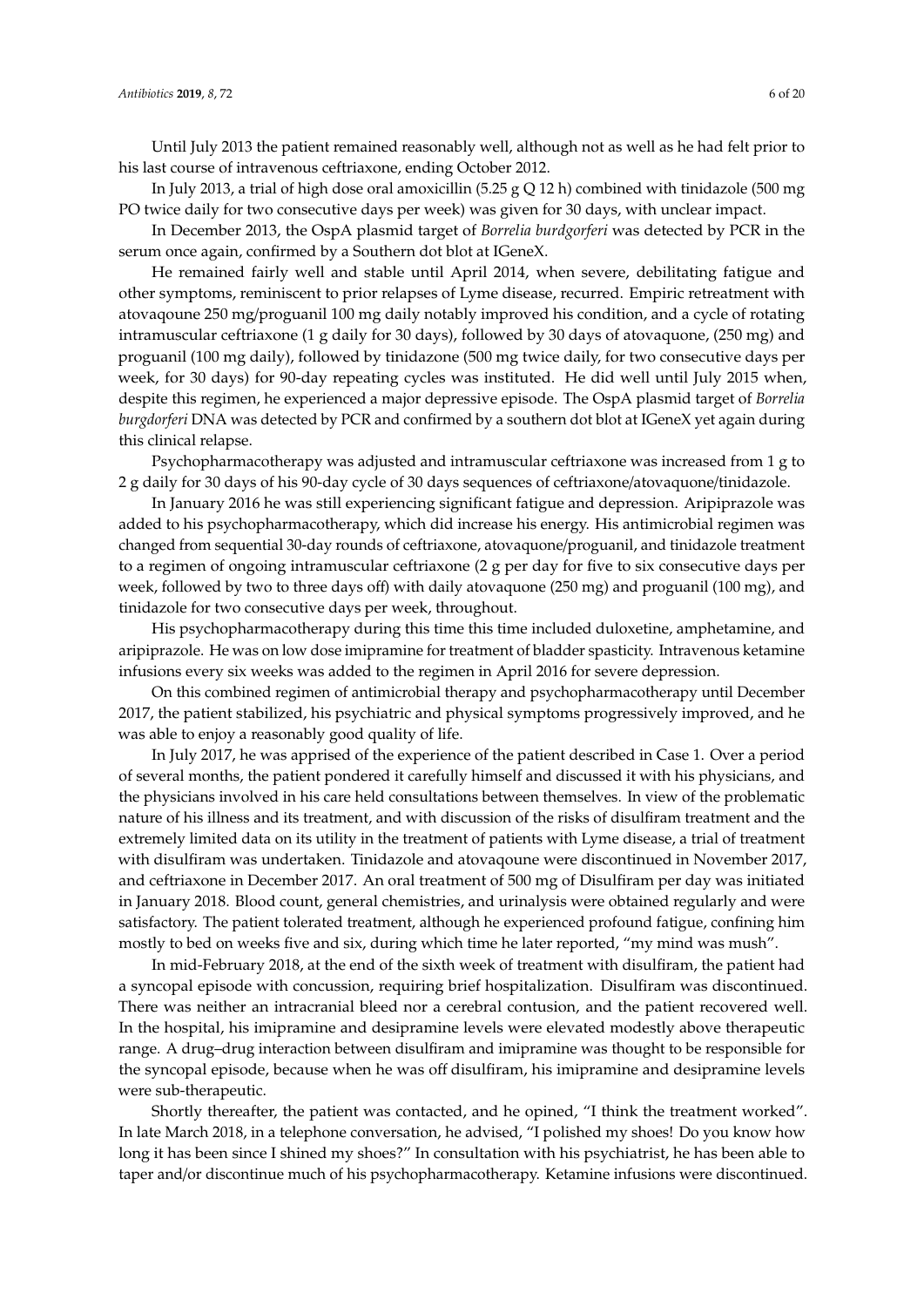Not only has he remained well, but he has progressively improved beyond the best status he had achieved when on extended intravenous antibiotic therapy and intensive psychopharmacotherapy. His depression has resolved significantly, and his memory and concentration have improved. He reported being able to do simple mathematics calculations "in my head". He is requiring a normal amount of sleep, wakes refreshed, has normal energy, is active throughout the day, and is reading several newspapers 'online'. He renewed his passport. He sustained a new bite June 2018, from a tick which he suspected was brought in to the home by one of his dogs. His primary care physician prescribed doxycycline, 100 mg PO BID, which the patient took for three weeks, although he queried whether or not disulfiram ought to be used instead. A dime-sized area of erythema and induration developed at the bite site, but no erythema migrans rash nor any obvious symptoms of illness suggested re-infection. He has remained well off all antimicrobial treatment thus far, until May 2019 (in excess of one year).

#### **4. Case 3**

This patient—a police officer, 35 years old at the time of his initial visit in October 1995—reported he had had a round, uniformly red rash on his upper inner right leg just below the knee, roughly the size of a lemon, some time 5–10 years earlier. It was thought to be a 'spider bite' and no treatment was given. He developed hip pain in 1992 with anxiety, panic attacks, and palpitations. In summer 1994, extreme fatigue developed, and by fall 1994 he was feverishness, with malaise and flu-like symptoms, chills, mild unrelenting headache, and a stiff neck. In December 1994, disorientation, memory and speech difficulties developed.

He was active out of doors for work and recreation in Rockland County, New York. He hiked extensively in the lower Hudson River Valley and had an indoor/outdoor dog.

A physician treated him with amoxicillin for two weeks with improvement, but symptoms recurred following cessation of the drug. A second course of amoxicillin of four weeks duration likewise improved his symptoms, but they relapsed following cessation of the agent. The treating physician advised the patient that he suspected him to have Lyme disease and he was referred to an infectious diseases specialist, who did not agree with the diagnosis, as serologic tests were negative. Neurological consultation was obtained. An MRI of the brain with and without gadolinium was normal in May 1995, as was spinal fluid. Although Lyme disease was not able to be confirmed by laboratory methods, the neurologist advised the patient that it had not been ruled out. In June 1995 he was treated for six weeks with IV ceftriaxone, with initial intensification of joint symptoms, but with subsequent marked overall improvement. By fall of 1995 he experienced a relapse of symptoms, feeling 'hung over' and also a sense of breathlessness. A pulmonary evaluation was obtained. The angiotensin converting enzyme was elevated but pulmonary evaluation did not sustain a diagnosis of sarcoidosis.

The brain single photon emission computed tomography SPECT at Columbia Presbyterian Medical Center in November 1995 showed diffuse heterogeneous cerebral hypoperfusion, with decreased up-take in the white matter. A Lyme ELISA at the State University of New York at Stony Brook was negative, and a Western blot showed no bands on IgM but 39 and 41 kiloDalton (kDa) bands on IgG [\[53\]](#page-16-8).

He experienced multi-system symptoms, including headaches, stiff neck, chills, photosensitivity, swollen glands that accompanied his cycling symptoms, mood swings, sleep disturbance, joint pain, debilitating fatigue, cognitive and balance difficulties, and diminished libido, among others.

Aware of his cognitive difficulties, the patient often found himself in situations that could involve split-second decisions on resorting to deadly force. He sought and received medical leave from duty in the fall of 1995.

Formal detailed neuropsychological testing in May 1996 demonstrated impairments in practical reasoning, social judgment, auditory processing speed, primary visuospatial processing, and visual memory—areas of particular premorbid strength. These objective findings corroborated the patient's subjective sense of cognitive difficulties and buttressed the administrative decision to grant medical leave.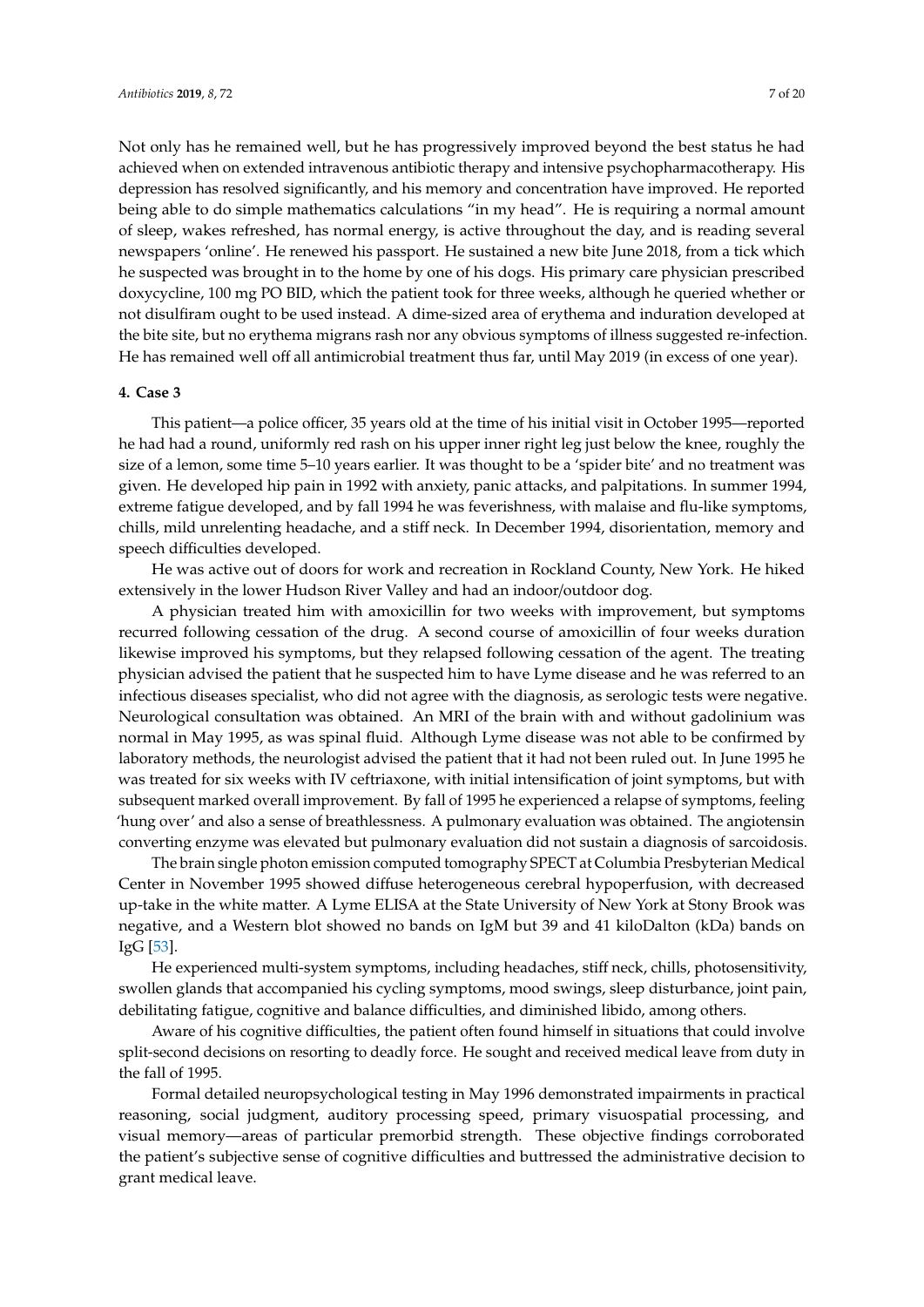From November 1995 to February 1996 he was treated with high dose amoxicillin (maximum dose was 3.5 g of amoxicillin Q 8 h, along with probenicid) aimed at CNS Lyme disease, achieving a peak amoxicillin blood level of 20.6 mcg/mL (therapeutic for CNS = 15–25 mcg/mL) [\[42\]](#page-15-13). Treatment was combined with clarithromycin in doses as high as 1.5 g PO Q 12 h. Despite this, he was getting lost while driving in familiar areas, had difficulty expressing himself, and experienced intolerable anxiety. Minocycline was substituted for clarithromycin.

In January 1996, a Lyme Western blot at the State University of New York at Stony Brook showed 30, 39, and 93 kiloDalton bands on IgM and 41, 45, and 58 kDa bands on IgG [\[53,](#page-16-8)[54\]](#page-16-9).

In March 1996, oral amoxicillin was discontinued, and IV ceftriaxone (2 g/day) was initiated and continued, with some hiatuses, until October 1996, when it was suspended due to the development of asymptomatic pseudocholelithiasis. Imipenem/cilastatin (1 g IV Q 8 h) was substituted until December 1996, and then cefotaxime (2 g IV Q 8 h) was administered until February 1997, when this drug was discontinued due to leukopenia. Oral minocycline was continued until October 1996, when clarithromycin was resumed and minocycline stopped. Altogether, treatment with IV antibiotics had continued for the bulk of the eleven months from March 1996 to February 1997, with occasional hiatuses.

During this treatment period, the patient reported improved mental sharpness, with easier word retrieval and facility of speech, diminished depression and anxiety, and improved sleep quality and libido.

Repeat brain SPECTs at Columbia Presbyterian Medical Center in October 1996 and April 1997 showed interval improvements, with progressive improvement in cortical heterogeneous and white matter hypoperfusion, however the pattern did not return to normality.

Oral antimicrobial therapy, with high dose amoxicillin and probenicid, combined with clarithromycin, was resumed in March 1997.

In April 1997, the patient was able to resume work on a limited schedule. The patient felt he had improved to about 65–70% of his normal 'pre-morbid' status and felt he was still making gains on oral antimicrobial therapy, although he experienced stiffness about his hips and deep bone pain in his thighs. Oral antibiotics were changed to cefuroxime  $(1 g)$  and azithromycin  $(0.5 g PO Q 12 h)$ .

In May 1997 at the State University of New York at Stony Brook, a Western blot showed 37 and 41 kDa bands in IgM and 18, 39, 41, and 93 kDa bands on IgG [\[53–](#page-16-8)[55\]](#page-16-10).

In late May 1997, the patient's psychiatrist added donepezil, which resulted in improved word-finding and confidence with speech. The patient felt psychologically improved, and felt his condition was 'holding' on oral antimicrobial therapy.

In July 1997, on his own advice, he adopted a 'pulse' approach to oral antibiotic usage, partly due to loose bowels when on intensive treatment, despite ample probiotics. Diarrhea remitted. He felt at "75%" of his pre-morbid status and was able to resume full-time police work by fall 1997. Oral azithromcyin was discontinued and instead cefuroxime (2 g PO Q 12 h) was combined with doxycycline (150 mg PO Q 12 h) [\[56\]](#page-16-11). In December 1997, monotherapy with azithromycin (500 mg PO Q 12 h) was begun, to which cefuroxime was added in January 1998. He was maintaining his ground on oral antimicrobial therapy.

In February 1998, the patient sustained an Achilles tendon rupture while playing sports, and surgical repair was undertaken. He had never received any treatment with quinolone antimicrobials.

In July 1998, the patient was doing well on a rotating schedule of single antimicrobial agents, which included cefuroxime, doxycycline, amoxicillin, and clarithromycin, sequentially. In October 1998 the patient was feeling well and he suspended all antibiotic treatment. In April 1999, he was working hard, full time, occasionally doing 'double shifts'. In July 1999, he noted spells of feeling 'sick' with malaise, sinusitis-like symptoms, stiffness about his hips, and some decrease in articulateness. In November 1999, he took a two-week course of left-over cefuroxime (1 g Q 12 h). In an exam in December 1999 he was noted to exhibit mild ataxia on tandem gait with eyes closed. Over the prior spring, summer, and fall, he had been hiking, including 'bushwacking', through dense brush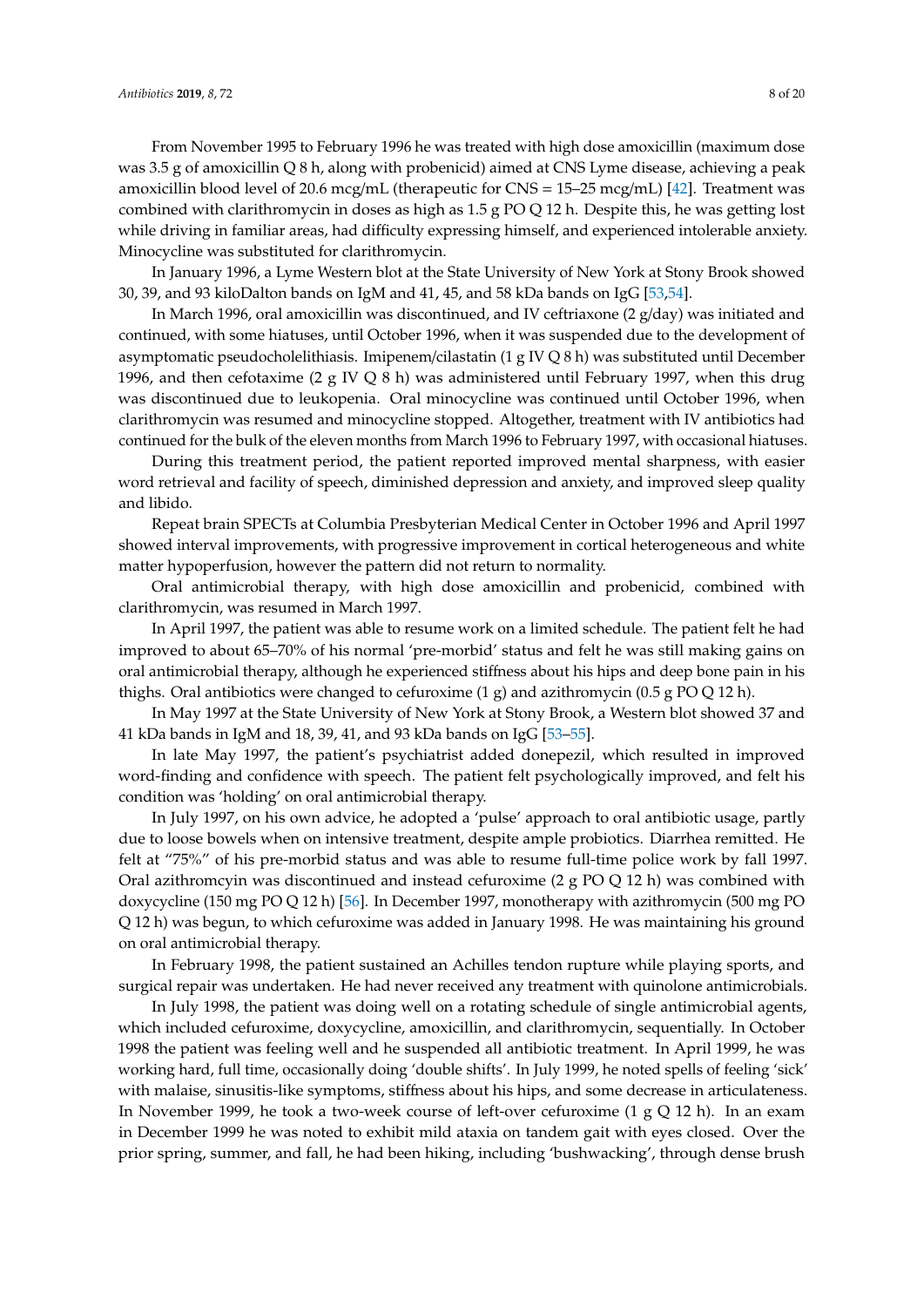in Harriman State Park and the Shawangunk Mountains—heavily tick-infested areas—but he was unaware of any known tick attachments.

In February 2000, he reported experiencing monthly flares of symptoms, which had been absent since the prior spring but had begun to resurface in the summer and fall of 1999. High dose amoxicillin was resumed but then discontinued from March to August of 2000. Modest doses of amoxicillin were resumed until October 2000, then discontinued, as the patient was unclear as to the cause of his symptoms or the efficacy of amoxicillin. He modified his habits, with more rest, and avoidance of alcohol and caffeine. Nonetheless, right hip pain severe enough to interfere with sleep, dull head pressure, anxiety and panic attacks, and feeling 'at a loss' for words recurred. He suspected that Lyme disease was responsible. In January 2001 he resumed left-over doxycycline, using up to 400 mg/day, and noted that his hip pain resolved within a few days [\[56\]](#page-16-11). Further doxycycline was prescribed for a few months.

In September 2001, he developed fatigue so severe he could barely get out of bed, along with muscle and joint pain and stiffness, and he resumed left-over doxycycline. By November 2001, he was feeling relatively well once again. He reported hiking in Harriman State Park several times per month until the fall of 2001, again, without known tick attachments.

In November 2001, a Western blot at the State University of New York at Stony Brook showed band 23 on IgM and bands 23 and 41 on IgG.

Doxycycline was continued until January 2002, when it was discontinued by the patient, who was feeling relatively well. Within one month of discontinuing the drug, muscle and joint stiffness recurred. Doxycycline was resumed but after one additional month it did not seem to be conferring benefit. He had a deep aching in his thigh muscles 'close to the bone', diminished stamina, bilateral Achilles tendon pain, and recurrent cognitive symptoms. Treatment was changed to cefuroxime, combined with clarithromycin, and by June 2002 the patient was feeling remarkably better.

A decision was made to treat 'episodically' as seemed necessary, and discontinue when a satisfactory status was achieved, with the option to resume treatment if needed.

The patient remained relatively well off antibiotic therapy from June 2002 until January 2004, when sinusitis-like symptoms occurred. He was treated for sinusitis by a physician, with amoxicillin/clavulanate for 10 days, and felt better for several weeks. Sinusitis-like symptoms recurred, along with fatigue, leg pain, heaviness, stiffness, and weakness. He reconsulted the physician he had seen and was re-treated with the same regimen. All symptoms responded. The patient began to suspect Lyme disease once again because of the recurrence of this familiar constellation of symptoms. He used a friend's left-over cefuroxime  $(1 g Q 12)$  for some three months and felt better.

He was feeling fairly well and able to function. He had had no known tick attachments but had been in the woods a lot with his dog at Harriman State Park, in June 2004. After the outing, he removed some 20 ticks from the animal.

In late August 2004, off antimicrobials, a dry cough developed that lasted six weeks, which was resolved with cefuroxime but recurred 3 weeks later. This resolved with amoxicillin, which he acquired from a friend.

He commented that sinusitis had been a prominent symptom with the onset of his illness in 1994, and that an annoying 'dry' cough was a frequent symptom that responded to antibiotic therapy. He averred that on antibiotic therapy he generally would feel well, his anxiety would decrease, and his libido would improve.

With recurring symptoms of Lyme disease, and ongoing exposure risk, a laboratory re-assessment for tick-borne infection was undertaken in December 2004, which revealed a positive Lyme ELISA at the State University of New York at Stony Brook, with an optical density of +0.206 and a positive cut-off of 0.152, but a concurrent Western blot showed only band 41 on IgM and IgG. Empiric re-treatment with cefuroxime and clarithromycin was instituted and continued until February 2005. With this, he felt better and suspended further treatment.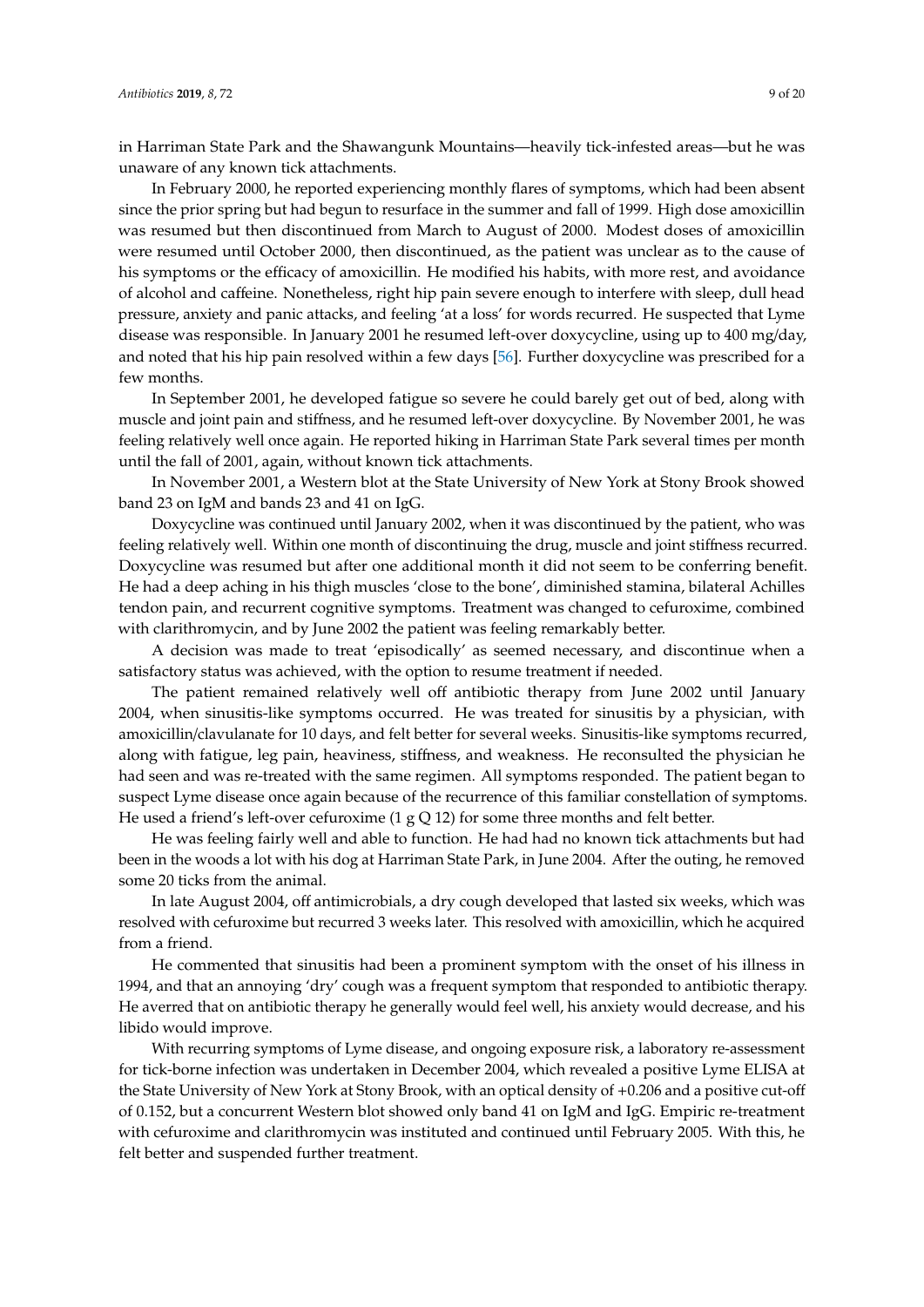In March 2005 right elbow pain and right knee pain developed, which required three–four weeks to resolve, and which flared again in early June 2005, along with a dry cough and some anxiety. He resumed left-over cefuroxime and clarithromycin—the joint pain improved within several days of resumption of antibiotics and the cough and anxiety resolved.

In February 2006, he returned for care, reporting significant stiffness since the prior November, interfering with his functioning and quality of life. He was also experiencing loss of words and, once again, difficulty with his sense of direction, and expressed that he was living a 'diminished' life. Oral amoxicillin was prescribed at 3500 mg PO Q 12 h, and he remained on this between February and October 2006, feeling relatively well.

He retired from the police department after 20 years of service in August 2006.

In late February 2007, he developed a mild fever and chills, worse with exertion, which lasted 10 days. Once again, he began to consider Lyme disease. During 2007, he resorted to short courses of azithromycin, doxycycline, or amoxicillin when symptoms which he interpreted as denoting Lyme disease (sinusitis, right knee and left Achilles tendon pain, anxiety) recurred, achieving temporary surcease and returning to a sense of relative well-being.

In late 2007 and early 2008, the patient experienced periodic 'flares' of symptoms he attributed to Lyme disease, with sinusitis-like symptoms, excessive somnolence, headache, feverishness, and a stiff neck. In May 2008, minocycline was prescribed.

His psychiatrist prescribed duloxetine, which was tried without benefit.

A Lyme ELISA at the State University of New York at Stony Brook, March 2008 was positive, with an optical density of 0.239 and a positive cut-off of 0.140, with a 41 kDa band on the IgM Western blot but no bands on the IgG blot. A Western blot at IGeneX in May 2008 showed the presence of 31, 34, and 41 kDa bands on the IgM Western blot [\[57\]](#page-16-12).

A brain SPECT in April 2008 at Columbia Presbyterian Medical Center showed moderate global cortical hypoperfusion and heterogeneity, which had worsened compared to the prior study of April 1997.

In May 2008, otolaryngology was consulted in view of recurring sinusitis-like symptoms. An MRI of the sinuses was clear of any anatomical features typical of sinusitis, despite the patient's symptoms.

In September 2008, despite treatment with minocycline, the patient reported a worsened cognitive status, with poor comprehension and sense of direction and an inability to read, which he usually enjoyed.

IV ceftriaxone was instituted in April 2009 and continued, with some hiatuses related to difficulties with vascular access during the spring and summer of 2009, for a total of 28 administered doses. Parenteral treatment was combined with oral clarithromycin.

Around this time, serologies returned positive for exposure to *Babesia duncani* from several different laboratories, including the Public Health Laboratory of the County of Sonoma, California. Treatment aimed at babesia piroplasms was instituted for the first time, using atovaquone/proguanil.

Parenteral and oral treatment was discontinued in September 2009, with greatly improved symptoms, including the resolution of cognitive difficulties, with the patient feeling generally well.

In November 2009, following a hike in Harriman State Park, he removed a fully engorged tick from his skin. A 50 cent piece-sized area of inflammation developed around the tick bite site, and a one-month course of doxycycline was taken.

In December 2009, chills, fatigue, and difficulty regulating his body temperature occurred, and the patient took left over amoxicillin, up to  $5.25$  g PO Q 12 h, with no impact on his chills. Ceftriaxone was resumed until March 2010 with atovaquone/proguanil, chills subsided, and he was feeling well.

In May 2010, he was on azithromycin and atovaquone liquid and feeling well with no further chills or sense of 'air hunger'. Artemesinin was added (150 mg PO BID), and by September 2010 he reported feeling the best he had in a year [\[58\]](#page-16-13).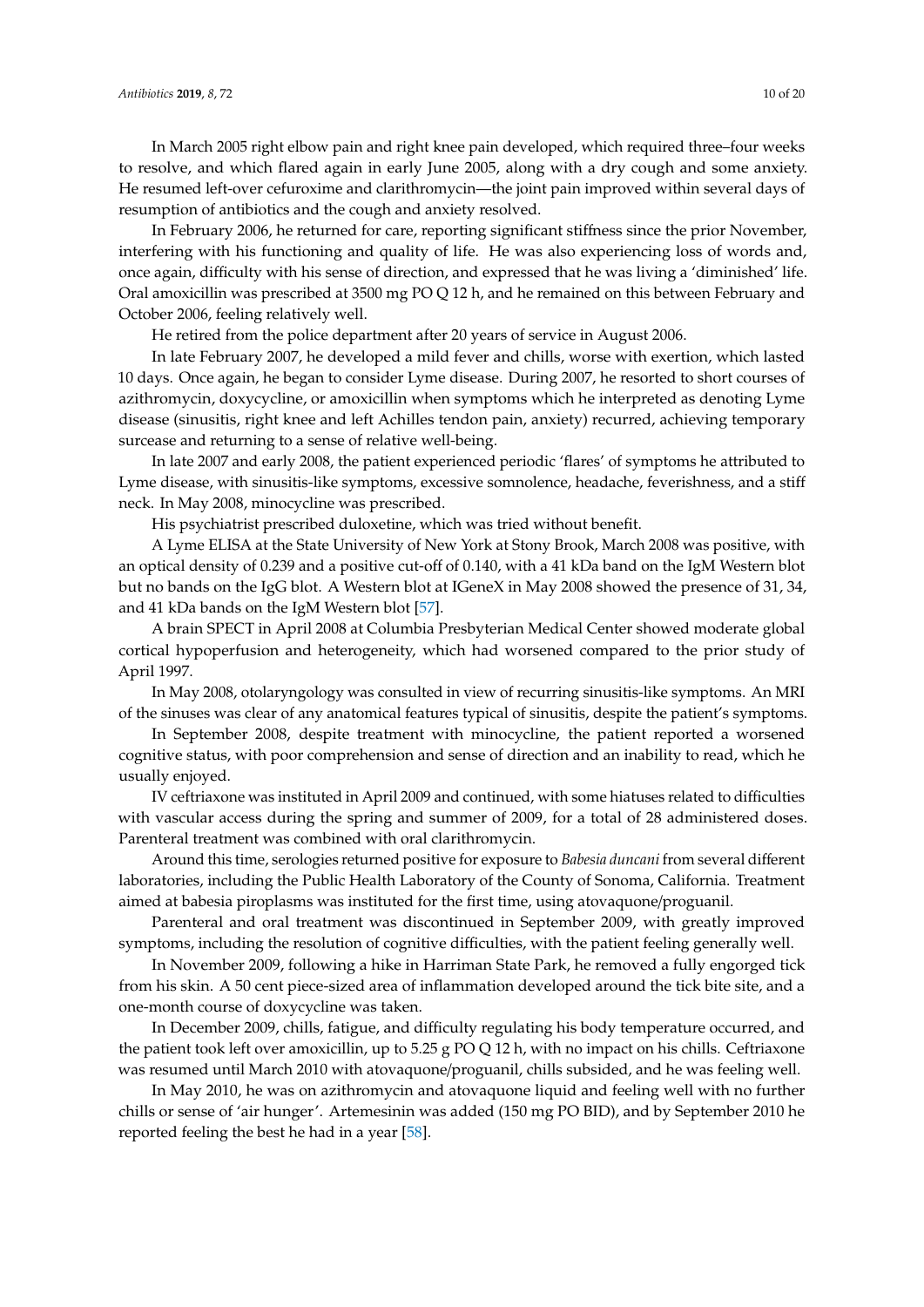From November 2011 to April 2014, the patient was under the care of a practitioner who utilized benzathine penicillin, atovaquone, clarithromycin, and sulfamethoxazole/trimethoprim for his treatment.

In November 2013, he had sustained a new, engorged deer tick attachment, for which doxycycline was prescribed for 21 days.

In December 2013, serology for exposure to *Babesia duncani* was reactive from one commercial reference lab, and in March 2014 this was confirmed at a second commercial lab.

A Lyme PCR in whole blood was positive for detection of the OspA plasmid target, at IGeneX, April 2014, confirmed by southern dot blot. A Lyme Western blot at the same lab showed the presence of a 39 kDa band and faint bands at 31 and 41 kDa on IgM and 41 and 58 kDa bands on IgG, with a faint band at 23 kDa.

Benzathine penicillin was discontinued in May 2014, and the patient was treated with intramuscular ceftriaxone, initially at 1 g in a regimen of two days on and one day off (per the patient's preference), along with a regimen of oral treatment mostly consisting of azithromycin (0.5–1 g PO QD), atovaquone (250 mg) and proguanil (100 mg PO X 2 BID), as well as liquid atovaquone (ranging from 750–2250, mg twice daily), but orals were usually limited to five consecutive days per week (again, per the patient's preference).

Due to inadequate control of symptoms, ceftriaxone was increased to  $2 \times 1$  g IM, two days on and one day off, September 2014.

Treatment was changed to IV ceftriaxone between December 2015 and February 2016. At that point, an attempt to transition from parenteral ceftriaxone with oral azithromycin and atovaquone to oral minocycline or doxycycline with artemether/lumefantrine proved unsuccessful. All treatment was suspended in March 2016, but a return of the symptoms of tick-borne infection required reinstitution of atovaquone with azithromycin [\[58\]](#page-16-13). A fully implanted vascular access device was placed, and the patient was treated with IV ceftriaxone (2 grams/day) from May 2016 until August 2016. From August 2016 to January 2018, the patient was treated with IM ceftriaxone (1 g  $\chi$  2), two days on and one day off. Attempts at cessation of treatment with azithromcyin and atovaquone resulted in the onset of drenching night sweats.

The patient was advised of the impact of treatment with disulfiram in the patients described in Cases 1 and 2, and after due consideration, including a discussion of its potential risks and its uncertain utility in the treatment of human Lyme disease, he requested a trial of treatment with that agent. Correspondence was held with his treating psychiatrist before treatment was initiated.

Disulfiram (250 mg tablets, 1–2 per day) was prescribed, and the patient initiated treatment in mid-January 2018, discontinuing all other antimicrobial treatment.

Disulfiram resulted in profound fatigue that interfered with functioning, and initially the patient was unable to tolerate more than 125 mg of disulfiram every other day. The dose was gradually increased from January to April, when he was able to tolerate 500 mg/day for about the last two months of treatment (ending in late May 2018). Periodic surveillance laboratory testing was satisfactory. Notable to the patient was that, despite the discontinuance of azithromycin and atovaquone in mid-January of 2018, he experienced no recurrence of night sweats, even shortly after initiating only low dose disulfiram. He remained clinically well on no antimicrobial treatment until December 2018. He noted improved libido following the course of disulfiram. In retrospect, he opined that the debilitating initial effects of disulfiram seemed most consistent with Jarisch–Herxheimer-like effects, which he had experienced with the application of conventional antibiotics during his course of care.

In November 2018, he requested interval testing for tick-borne diseases stating, however, that he remained clinically well. Surprisingly, Lyme PCR for detection of the plasmid target in the serum returned positive. *Babesia duncani* antibodies at the County of Sonoma Public Health Laboratory also returned reactive, at 1:256. *Babesia microti* antibodies were negative, as were direct detection for *B. microti* and *B. duncani* by PCR and F.I.S.H at IGeneX.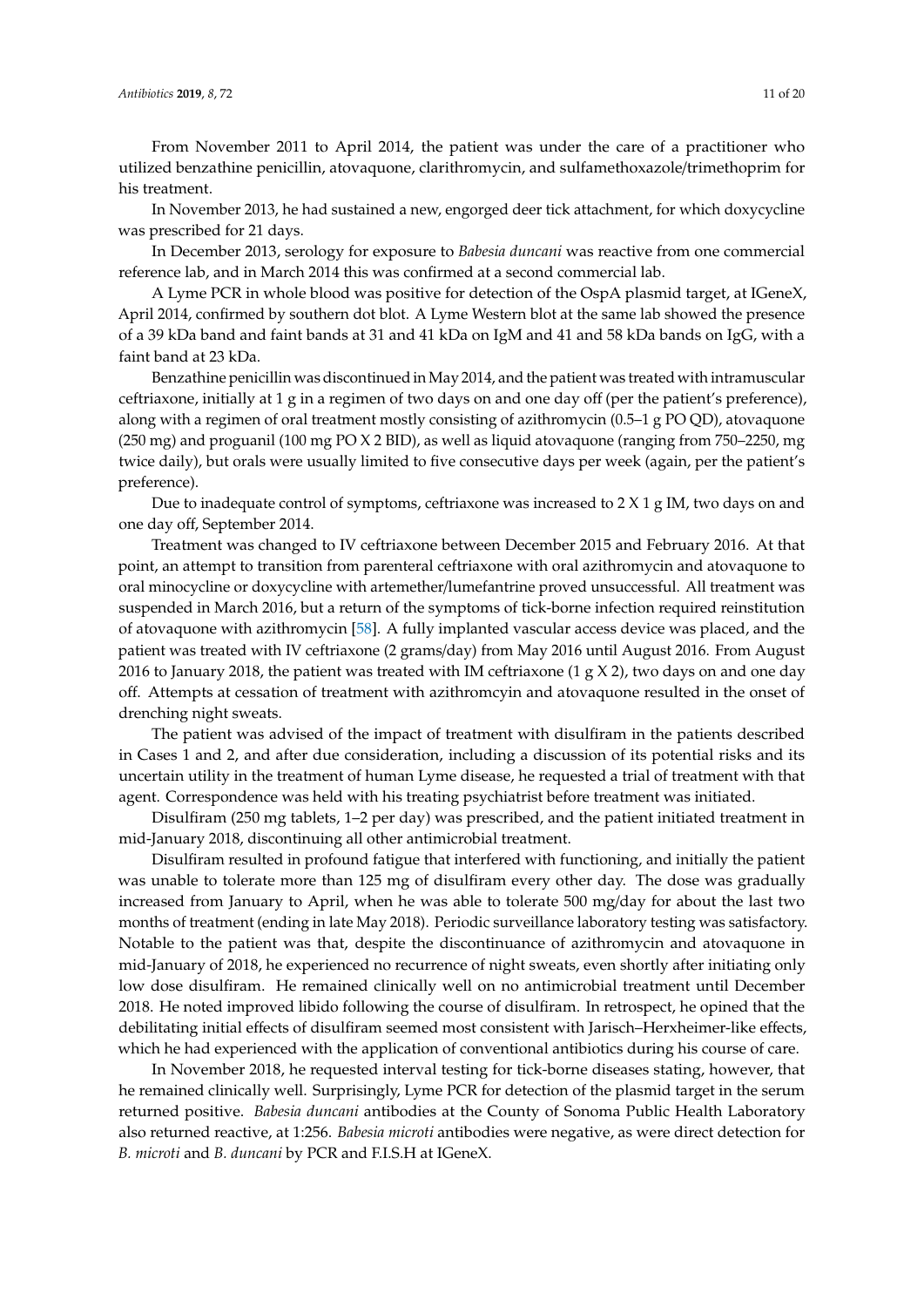During December 2018 and January and February of 2019, the patient experienced left Achilles tendon and right hip pain, the latter interfering with sleep and reminiscent of past relapses of Lyme disease. On his own advice, he administered a five-day course of IM ceftriaxone, with left-over supplies that he had on hand. The course, from 12 February 2019 to 16 February 2019, reduced musculoskeletal pain by some 60%, by his estimation.

A second course of disulfiram was initiated on 19 February 2019, starting slowly with 0.5 X 250 mg every other day, with the intention to ramp the dose up over several weeks to 750 mg/day, remain at that dose for 90 days, and then discontinue the agent for a period of observation.

#### **5. Discussion**

The persistence of borrelial and piroplasm infections despite treatment poses a dilemma for patients and physicians alike. Failure to treat may subject the patient to personal suffering, deterioration, and loss of function, and can eventuate in death [\[3](#page-14-3)[–5,](#page-14-4)[13,](#page-14-5)[15,](#page-14-6)[59–](#page-16-14)[66\]](#page-17-0) (Supplementary File 1, 2a and 2b). Open-ended antimicrobial treatment is costly, requires medical oversight for safety, entails risks—including the risk of death—and theoretically risks the emergence of resistant strains of microbes, with public health implications [\[67,](#page-17-1)[68\]](#page-17-2).

Despite this conundrum, little attention and few resources have been directed towards the development of improved treatment methods for Lyme disease and babesiosis, with the goal of complete microbial eradication and clinical cure. Recently, however, at least four academic research centers have been focusing on the problem of borrelial persisters. Their initial approach has been to evaluate existing FDA-approved drugs in the United States Pharmacopeia for *in vitro* activity against borreliae, either singly or in various combinations [\[26](#page-15-6)[,37,](#page-15-8)[69–](#page-17-3)[73\]](#page-17-4). Herbal preparations have also been evaluated for *in vitro* activity [\[74](#page-17-5)[,75\]](#page-17-6).

Disulfiram was first utilized as an industrial chemical for the vulcanization of rubber [\[76,](#page-17-7)[77\]](#page-17-8). Factory workers exposed to the chemical were noted to have unpleasant reactions following the ingestion of alcohol. Subsequent studies confirmed this, and the agent was 'repurposed' to facilitate sobriety in persons with chronic alcoholism by aversive conditioning [\[78\]](#page-17-9). Although its effectiveness has been questioned, it has been in clinical use for some 60 years, and prescribed for extended periods of time in certain cases.

Disulfiram metabolism is complex [\[79–](#page-17-10)[84\]](#page-17-11). The drug and its metabolites, including carbon disulfide and diethyldithiocarbamate, have a wide distribution in mammalian tissues, including lipids and the central nervous system, prolonged half-lives, and may require one to two weeks for complete elimination after a dose. The accumulation of acetaldehyde through the blocking of aldehyde dehydrogenase is thought, in part, to be responsible for the disulfiram–ethanol reaction, but additional mechanisms may be operative [\[85\]](#page-17-12).

Although generally safe, documented disulfiram adverse effects include encephalopathy [\[86,](#page-17-13)[87\]](#page-17-14), convulsion [\[88](#page-18-0)[,89\]](#page-18-1), cranial and peripheral neuropathy [\[90–](#page-18-2)[94\]](#page-18-3), toxic optic neuropathy [\[95\]](#page-18-4), irreversible injury to the basal ganglia with permanent neurological deficits [\[96\]](#page-18-5), hypertension [\[97\]](#page-18-6), and drug-induced psychosis, presumably due to the inhibition of dopamine beta-hydroxylase [\[50–](#page-16-6)[52\]](#page-16-7). Perhaps most concerning, disulfiram has caused liver injuries which have required liver transplantation and/or resulted in death [\[98](#page-18-7)[–104\]](#page-18-8).

Disulfiram can result in drug–drug interactions through the CYP450, CYP2E1, and other pathways, and can have a major impact on levels of other prescribed drugs, such as warfarin, phenytoin, barbiturates, opioids, tricyclic anti-depressants, hypo-glycemic agents, anti-histamines, benzodiazepines, CNS stimulants, and psychopharmacologic agents [\[76](#page-17-7)[,77](#page-17-8)[,85\]](#page-17-12).

Careful monitoring, dosage adjustments, or a decision to defer disulfiram use in view of other concurrent therapies may be appropriate. Concurrent use of the nitro-imidazoles metronidazole and tinidazole is contraindicated. Alcohol ingestion must be avoided, and patients must be warned that some over-the-counter products may contain alcohol and must therefore be avoided. Disulfiram use should be avoided in persons with a known allergy to vulcanized rubber.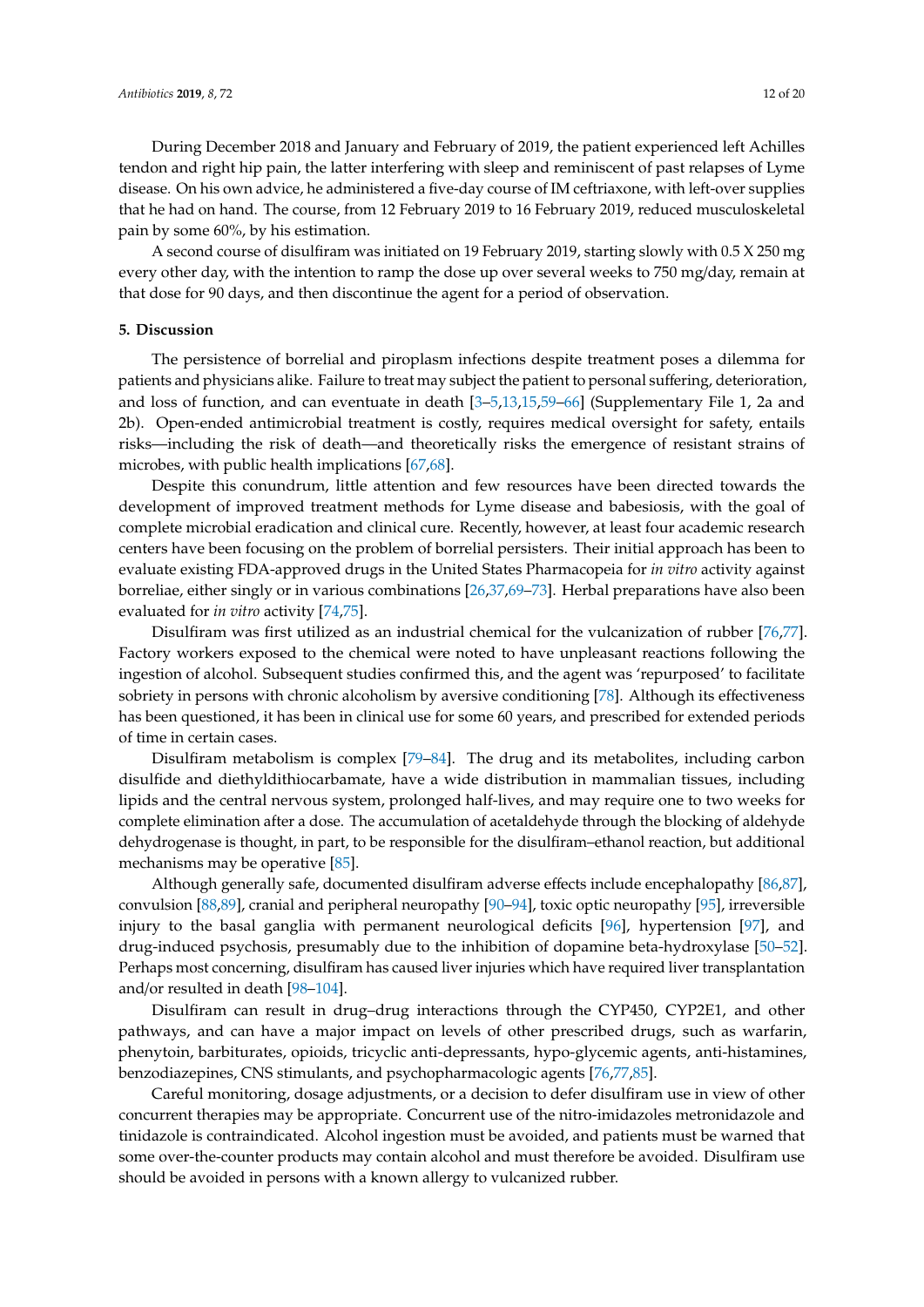Disulfiram has been recognized to have a novel unanticipated utility for addictions other than alcohol [\[85\]](#page-17-12), as an anti-cancer agent [\[105\]](#page-18-9), and it reduced plaque-burden in a mouse model of Alzheimer's disease [\[106\]](#page-18-10).

At present, one can only speculate as to the mechanisms by which disulfiram appears to have conferred benefit in the three patients described herein. Its use was directed at chronic Lyme borreliosis, but it appears to have resulted in the remission of symptoms attributed not only to that infectious disease but, unexpectedly, of symptoms attributed to piroplasmosis.

When one considers the original industrial use of disulfiram in the vulcanization of rubber, and that natural latex rubber, as well as microbial cell membranes, consist primarily of lipids with an admixture of proteins, one can ponder whether or not disulfiram may affect microbial surface membrane flexibility and function.

*B. burgdorferi* has been shown to require zinc and manganese as co-factors for key biological processes [\[107](#page-18-11)[,108\]](#page-18-12). It is possible that disulfiram's high avidity for metal ions [\[85\]](#page-17-12) may inhibit microbial metabolism.

Disulfiram has been shown to have anti-mycobacterial properties [\[109\]](#page-18-13) and to have good in vitro activity against multi-drug resistant *Staphylococcus aureus* [\[110\]](#page-18-14). Disulfiram-derived disulfides were found to have antibacterial properties [\[111\]](#page-18-15).

Disulfiram has demonstrated anti-parasitic activity against giardia [\[112\]](#page-19-0), malaria [\[113\]](#page-19-1), leishmaniasis [\[114\]](#page-19-2), and trypanosomiasis [\[115\]](#page-19-3).

Detailed physico–chemical studies have suggested interdigitation of folded protein structures as a specific mechanism of the inhibitory action of disulfiram in giardiasis [\[112\]](#page-19-0).

Any role for disulfiram in children, with their incompletely matured nervous systems, remains to be determined and should be approached with caution, as there is little experience with its use in children. Severe permanent neurological injury has been reported in accidental disulfiram poisoning in children [\[116,](#page-19-4)[117\]](#page-19-5). On the other hand, it has been used, apparently safely, in adolescents (16–19 years of age) with alcohol addiction [\[118\]](#page-19-6).

This report of treatment with disulfiram in three individuals at a dose and duration somewhat arbitrarily chosen depended upon patients' subjectively reported experience. Nonetheless, the ability of two of these patients—each of whom had required and depended upon open-ended antimicrobial treatment in order to maintain a level of relative well-being and stability to discontinue all antimicrobial therapy, remain well, and experience further improvement in their status, over observation periods of 15 and 23 months—was a striking and unexpected outcome for them and for their treating clinicians. One patient relapsed at six months following completion of treatment and is being re-treated at a slightly higher dose for a more extended duration.

The experiences reported here resulted from the coalescence of work done by bench researchers, patient self-advocacy for use of an agent never previously utilized in humans for the treatment of tick-borne infection, and the discretion of the treating physician to utilize an FDA-approved agent for novel 'off-label' use. Nonetheless, this would not have been undertaken had not the patient of Case 1 and, subsequently, the patients of Cases 2 and 3, requested it. They must be regarded as pioneers.

Should studies by other investigators corroborate the benefit of disulfiram application in Lyme disease and babesiosis, then a formal study of disulfiram use in well-characterized persons with these infections, as well as those designated as suffering from Post-Treatment Lyme Disease Syndrome, should be considered. This study should use all known laboratory methods of evaluation, including antibody, cytokine, chemokine, proteomic, and metabolomic responses in serum and cerebrospinal fluid, as well as direct detection methods in bodily fluids and (when feasible) tissues, and neuroimaging and neuropsychological testing [\[119\]](#page-19-7).

The putative anti-borrelial and anti-piroplasm mechanisms of the action of disulfiram, about which we have speculated, need to be clearly elucidated by appropriate scientific investigations.

The optimal and sufficient dosage and duration of treatment need to be defined, because use of the lowest effective dose and shortest effective duration of disulfiram for these indications should serve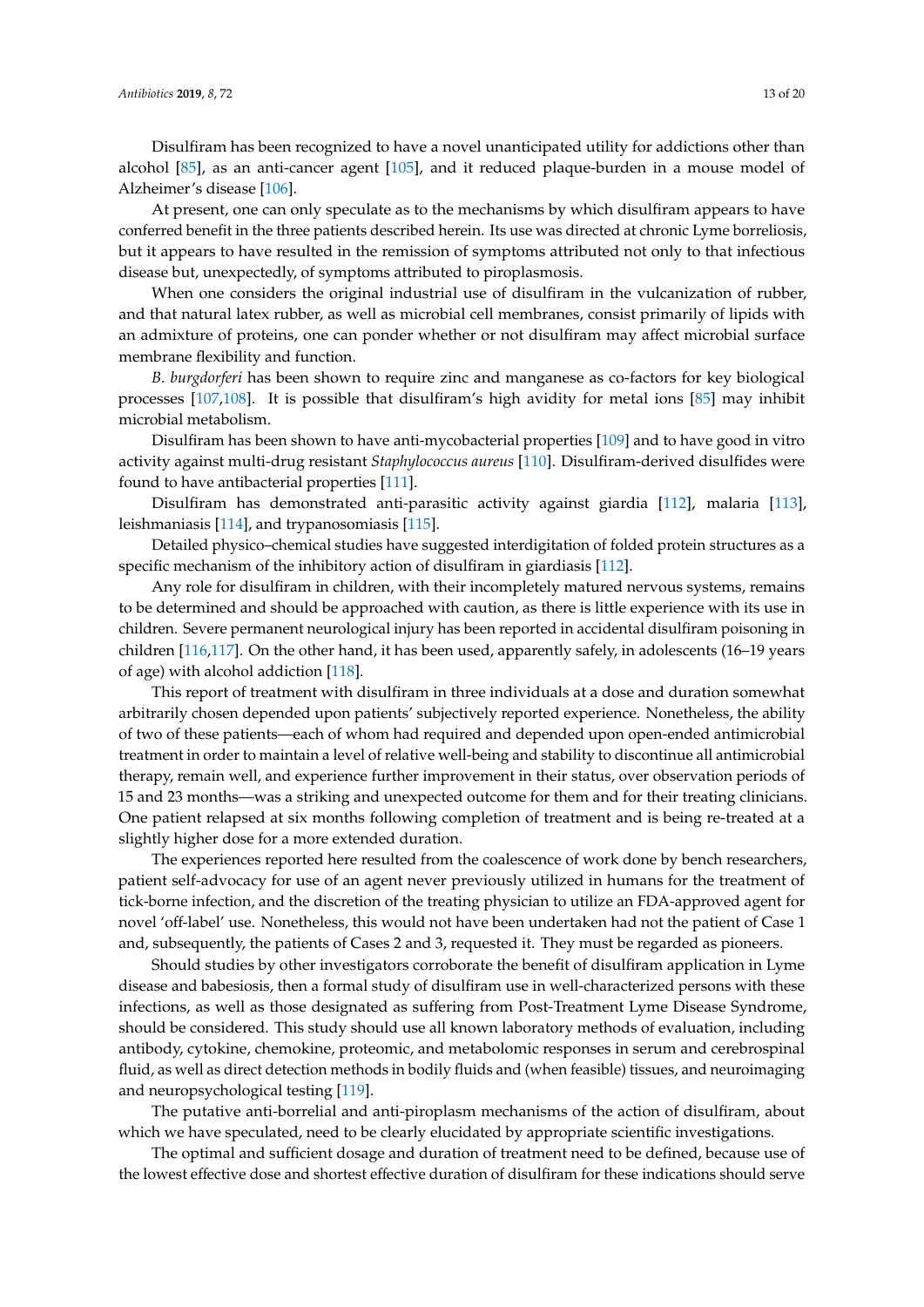to minimize adverse effects. The patients of Cases 1 and 2 weighed approximately 200 pounds and a disulfiram dose of 500 mg/day appears to have sufficed to maintain long term remission. The patient in Case 3 weighed some 220 pounds. Although a dose of 500 mg/day conferred enduring benefit, this dose did not prevent a clinical relapse of Lyme disease six months following completion of his course of therapy. As with most pharmacological agents, it is logical to assume that disulfiram may well require dose adjustments for weight, as suggested by the relapse which occurred in Case 3. Nonetheless, it will remain to be seen whether upward dosage adjustment and more prolonged duration will achieve enduring remission in Case 3—there may have been other reasons for treatment failure in his case beyond dosage-for-weight issues.

Subsequent to the experiences reported here on the three initial individuals, disulfiram has been utilized in an additional two dozen carefully selected patients, who we do not report on in detail here. Results have been impressive, and disulfiram use, with careful supervision, has been relatively safe. Several individuals, whose rather precarious clinical status induced the use of very low doses of disulfiram (e.g., 125 mg every third day only), demonstrated dramatic improvement in their clinical status, which prompted a change in strategy, using disulfiram as a 'maintenance' therapy. For these patients, a decision was made to hold in abeyance increases in doses of disulfiram with a view towards inducing 'remission', as appears to have been achieved in Cases 1 and 2.

Hence, disulfiram as a single agent may offer an economical, practical, and relatively safe alternative to the use of combinations of long-term antibiotics and anti-parasitic therapies, which entail risk, expense, and inconvenience.

If a salubrious effect of disulfiram in the treatment of borreliosis and babesiosis is confirmed, then its utility in the treatment of other spirochetal diseases, including syphilis, relapsing fever, tropical treponematoses, leptospirosis, as well as certain parasitic diseases, should be explored.

It will remain to be seen whether disulfiram has a role in acute or early Lyme disease or babesiosis, and whether it is suitable for use for prophylaxis for tick-bites [\[120](#page-19-8)[–122\]](#page-19-9).

#### **6. Conclusions**

Disulfiram appears to have conferred benefit in the treatment of a limited number of patients with Lyme disease and babesiosis in a clinical setting. Formal controlled trials of this agent for the treatment of Lyme disease and babesiosis may be warranted along with elucidation of mechanisms of its apparent anti-borrelial and possible anti-babesial effects.

**Supplementary Materials:** The following are available online at http://[www.mdpi.com](http://www.mdpi.com/2079-6382/8/2/72/s1)/2079-6382/8/2/72/s1, Certain references are not available online and are provided as Supplementary File 1 & File 2a. Supplementary File 1. Consists of PDFs of abstracts accepted in national and international conferences (references 6, 16, 42, 64, and 65). Supplementary File 2a, Makes available a PDF of reference 66, a published peer-reviewed article. Supplementary File 2b, Grants permission to re-publish reference 66, specifying retention of copyright.

**Funding:** This research received no external funding.

**Acknowledgments:** Dawn Montesano, L.P.N. assisted in abstraction of clinical data and insightful discussion concerning cases. Debbie Zimmer assisted in maintenance of clinical records. Kathy Woodstead transcribed initial patient interviews. Tom Gora provided technical support. Erica Glazer, F.N.P. provided constructive criticism. Local primary care physicians assisted in the care of Cases 1 and 2. A local psychiatrist assisted in the care of Case 2 as did a local neurologist who serially evaluated the patient, arranged spinal fluid examinations and ordered and supervised intravenous antibiotic therapy. Richard David Brand, provided expert psychiatric care and support of Case 3. Venkata Raveendra Pothineni, assisted in formatting the manuscript for publication and suggesting additional pertinent references.

**Disclosures:** The author is an unpaid scientific advisor to Lyme-Tek, a company dedicated to the development and clinical availability of improved diagnostics and therapeutics for Lyme disease and other tick-borne infections.

**Conflicts of Interest:** The author declares no conflicts of interest.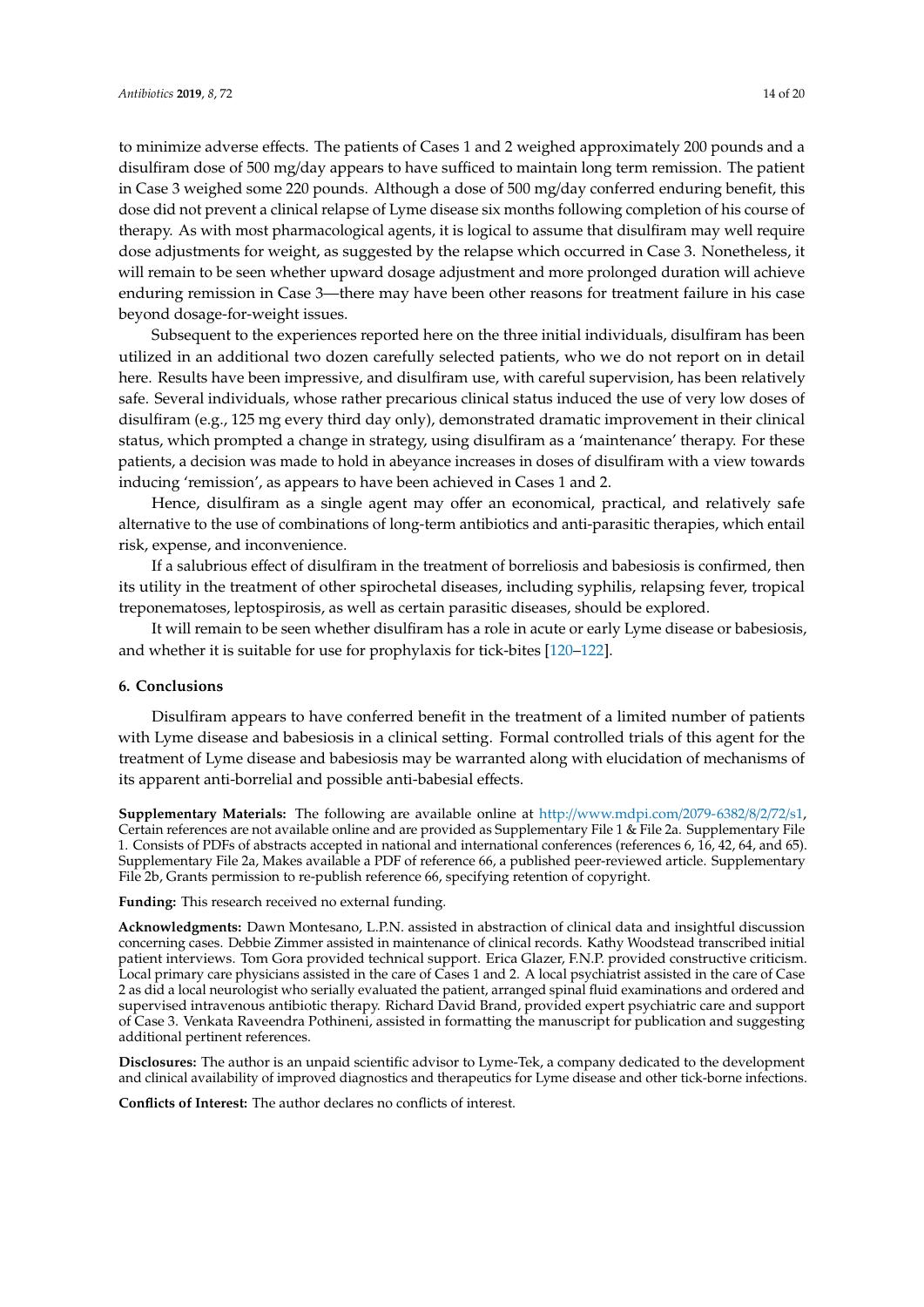## **References**

- <span id="page-14-0"></span>1. Preac-Mursic, V.; Weber, K.; Pfister, H.W.; Wilske, B.; Gross, B.; Baumann, A.; Prokop, J. Survival of Borrelia burgdorferi in antibiotically treated patients with Lyme borreliosis. *Infection* **1989**, *17*, 355–359. [\[CrossRef\]](http://dx.doi.org/10.1007/BF01645543) [\[PubMed\]](http://www.ncbi.nlm.nih.gov/pubmed/2613324)
- 2. Haupl, T.; Hahn, G.; Rittig, M.; Krause, A.; Schoerner, C.; Schonherr, U.; Kalden, J.R.; Burmester, G.R. Persistence of Borrelia burgdorferi in ligamentous tissue from a patient with chronic Lyme borreliosis. *Arthritis Rheumatol.* **1993**, *36*, 1621–1626. [\[CrossRef\]](http://dx.doi.org/10.1002/art.1780361118)
- <span id="page-14-3"></span>3. Lawrence, C.; Lipton, R.B.; Lowy, F.D.; Coyle, P.K. Seronegative chronic relapsing neuroborreliosis. *Eur. Neurol.* **1995**, *35*, 113–117. [\[CrossRef\]](http://dx.doi.org/10.1159/000117104) [\[PubMed\]](http://www.ncbi.nlm.nih.gov/pubmed/7796837)
- 4. Logigian, E.L.; Kaplan, R.F.; Steere, A.C. Chronic neurologic manifestations of Lyme disease. *N. Engl. J. Med.* **1990**, *323*, 1438–1444. [\[CrossRef\]](http://dx.doi.org/10.1056/NEJM199011223232102) [\[PubMed\]](http://www.ncbi.nlm.nih.gov/pubmed/2172819)
- <span id="page-14-4"></span>5. Shadick, N.A.; Phillips, C.B.; Logigian, E.L.; Steere, A.C.; Kaplan, R.F.; Berardi, V.P.; Duray, P.H.; Larson, M.G.; Wright, E.A.; Ginsburg, K.S.; et al. The long-term clinical outcomes of Lyme disease. A population-based retrospective cohort study. *Ann. Intern. Med.* **1994**, *121*, 560–567. [\[CrossRef\]](http://dx.doi.org/10.7326/0003-4819-121-8-199410150-00002)
- 6. Liegner, K.B.; Rosenkilde, C.; Campbell, G.; Quan, T.; Dennis, D. Culture confirmed treatment failure of cefotaxime and minocycline in a case of Lyme meningoencephalomyelitis in the United States. In Proceedings of the Program and Abstracts of the 5th International Conference on Lyme Borreliosis, Arlington, VA, USA, 30 May–2 June 1992.
- 7. Liegner, K.B.; Shapiro, J.R.; Ramsay, D.; Halperin, A.J.; Hogrefe, W.; Kong, L. Recurrent erythema migrans despite extended antibiotic treatment with minocycline in a patient with persisting Borrelia burgdorferi infection. *J. Am. Acad. Dermatol.* **1993**, *28*, 312–314. [\[CrossRef\]](http://dx.doi.org/10.1016/0190-9622(93)70043-S)
- 8. Straubinger, R.K.; Summers, B.A.; Chang, Y.F.; Appel, M.J. Persistence of Borrelia burgdorferi in experimentally infected dogs after antibiotic treatment. *J. Clin. Microbiol.* **1997**, *35*, 111–116.
- 9. Embers, M.E.; Barthold, S.W.; Borda, J.T.; Bowers, L.; Doyle, L.; Hodzic, E.; Jacobs, M.B.; Hasenkampf, N.R.; Martin, D.S.; Narasimhan, S.; et al. Persistence of Borrelia burgdorferi in rhesus macaques following antibiotic treatment of disseminated infection. *PLoS ONE* **2012**, *7*, e29914. [\[CrossRef\]](http://dx.doi.org/10.1371/annotation/4cafed66-fb84-4589-a001-131d9c50aea6)
- 10. Embers, M.E.; Hasenkampf, N.R.; Jacobs, M.B.; Tardo, A.C.; Doyle-Meyers, L.A.; Philipp, M.T.; Hodzic, E. Variable manifestations, diverse seroreactivity and post-treatment persistence in non-human primates exposed to Borrelia burgdorferi by tick feeding. *PLoS ONE* **2017**, *12*, e0189071. [\[CrossRef\]](http://dx.doi.org/10.1371/journal.pone.0189071)
- 11. Hodzic, E.; Imai, D.; Feng, S.; Barthold, S.W. Resurgence of persisting non-cultivable Borrelia burgdorferi following antibiotic treatment in mice. *PLoS ONE* **2014**, *9*, e86907. [\[CrossRef\]](http://dx.doi.org/10.1371/journal.pone.0086907)
- 12. Liegner, K.B. Lyme disease: The sensible pursuit of answers. *J. Clin. Microbiol.* **1993**, *31*, 1961–1963.
- <span id="page-14-5"></span>13. Oksi, J.; Kalimo, H.; Marttila, R.J.; Marjamaki, M.; Sonninen, P.; Nikoskelainen, J.; Viljanen, M.K. Inflammatory brain changes in Lyme borreliosis. A report on three patients and review of literature. *Brain* **1996**, *119*, 2143–2154. [\[CrossRef\]](http://dx.doi.org/10.1093/brain/119.6.2143)
- 14. Schmidli, J.; Hunziker, T.; Moesli, P.; Schaad, U.B. Cultivation of Borrelia burgdorferi from joint fluid three months after treatment of facial palsy due to Lyme borreliosis. *J. Infect. Dis.* **1988**, *158*, 905–906. [\[CrossRef\]](http://dx.doi.org/10.1093/infdis/158.4.905)
- <span id="page-14-6"></span>15. Liegner, K.B. *In the Crucible of Chronic Lyme Disease: Collected Writings & Associated Materials*; Xlibris: Bloomington, IN, USA, 2015.
- <span id="page-14-1"></span>16. Liegner, K.B.; Agricola, M.D.; Bayer, M.E.; Ph, D. Chronic Lyme disease (CLD): A Costly Dilemma. In Proceedings of the Sixth International Conference on Lyme Borreliosis.Program and Abstracts, Bologna, Italy, 19–22 June 1994.
- <span id="page-14-2"></span>17. Georgilis, K.; Peacocke, M.; Klempner, M.S. Fibroblasts protect the Lyme disease spirochete, Borrelia burgdorferi, from ceftriaxone in vitro. *J. Infect. Dis.* **1992**, *166*, 440–444. [\[CrossRef\]](http://dx.doi.org/10.1093/infdis/166.2.440)
- 18. Livengood, J.A.; Gilmore, R.D., Jr. Invasion of human neuronal and glial cells by an infectious strain of Borrelia burgdorferi. *Microbes Infect.* **2006**, *8*, 2832–2840. [\[CrossRef\]](http://dx.doi.org/10.1016/j.micinf.2006.08.014)
- 19. Chary-Valckenaere, I.; Jaulhac, B.; Champigneulle, J.; Piemont, Y.; Mainard, D.; Pourel, J. Ultrastructural demonstration of intracellular localization of Borrelia burgdorferi in Lyme arthritis. *Br. J. Rheumatol.* **1998**, *37*, 468–470. [\[CrossRef\]](http://dx.doi.org/10.1093/rheumatology/37.4.468)
- 20. Girschick, H.J.; Huppertz, H.I.; Russmann, H.; Krenn, V.; Karch, H. Intracellular persistence of Borrelia burgdorferi in human synovial cells. *Rheumatol. Int.* **1996**, *16*, 125–132. [\[CrossRef\]](http://dx.doi.org/10.1007/BF01409985)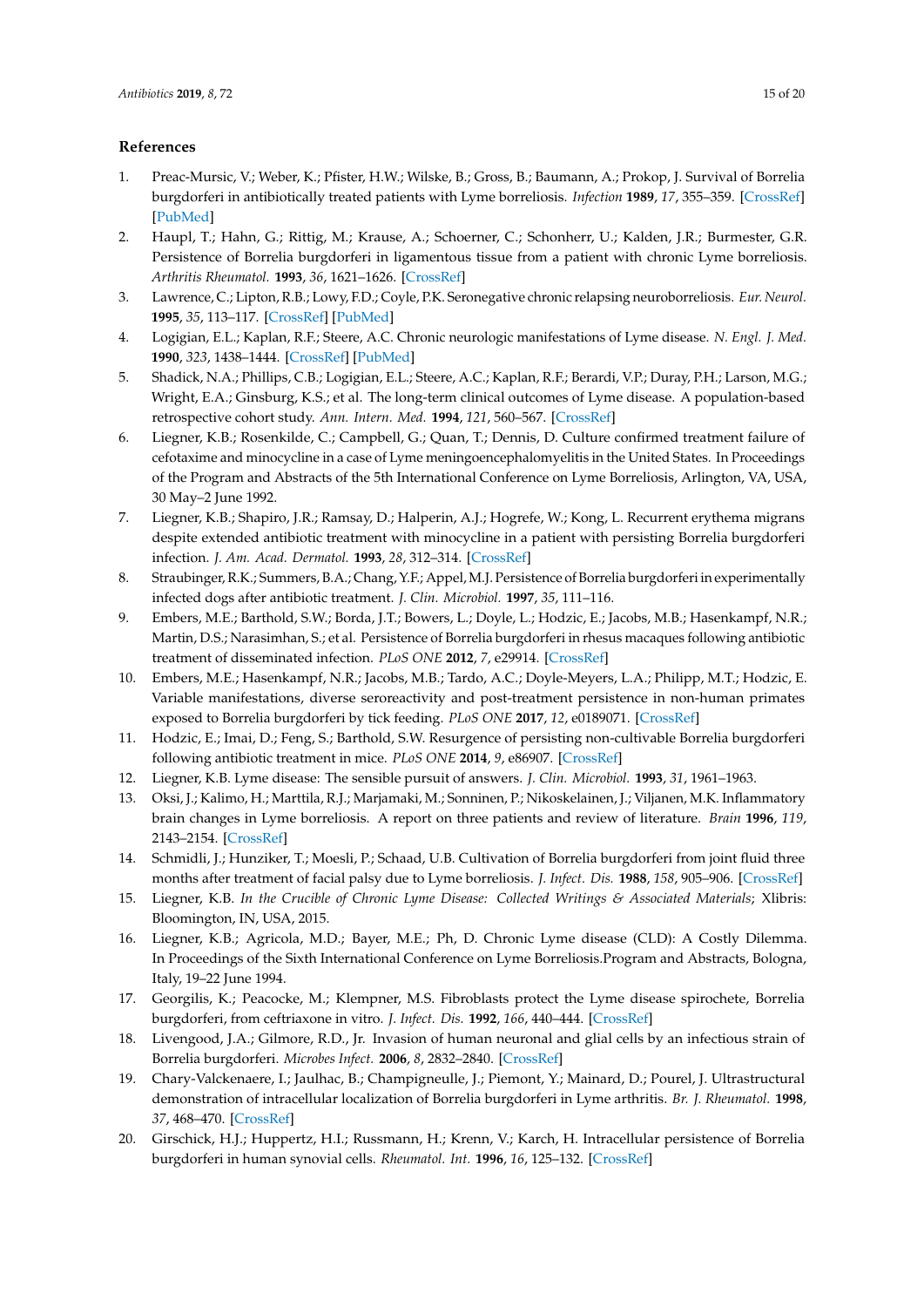- 21. Brorson, O.; Brorson, S.H. Transformation of cystic forms of Borrelia burgdorferi to normal, mobile spirochetes. *Infection* **1997**, *25*, 240–246. [\[CrossRef\]](http://dx.doi.org/10.1007/BF01713153) [\[PubMed\]](http://www.ncbi.nlm.nih.gov/pubmed/9266264)
- 22. Miklossy, J.; Kasas, S.; Zurn, A.D.; McCall, S.; Yu, S.; McGeer, P.L. Persisting atypical and cystic forms of Borrelia burgdorferi and local inflammation in Lyme neuroborreliosis. *J. Neuroinflamm.* **2008**, *5*, 40. [\[CrossRef\]](http://dx.doi.org/10.1186/1742-2094-5-40)
- 23. Elsner, R.A.; Hastey, C.J.; Olsen, K.J.; Baumgarth, N. Suppression of Long-Lived Humoral Immunity Following Borrelia burgdorferi Infection. *PLoS Pathog.* **2015**, *11*, e1004976. [\[CrossRef\]](http://dx.doi.org/10.1371/journal.ppat.1004976)
- 24. Sapi, E.; Bastian, S.L.; Mpoy, C.M.; Scott, S.; Rattelle, A.; Pabbati, N.; Poruri, A.; Burugu, D.; Theophilus, P.A.; Pham, T.V.; et al. Characterization of biofilm formation by Borrelia burgdorferi in vitro. *PLoS ONE* **2012**, *7*, e48277. [\[CrossRef\]](http://dx.doi.org/10.1371/journal.pone.0048277)
- 25. Sapi, E.; Balasubramanian, K.; Poruri, A.; Maghsoudlou, J.S.; Socarras, K.M.; Timmaraju, A.V.; Filush, K.R.; Gupta, K.; Shaikh, S.; Theophilus, P.A.; et al. Evidence of In Vivo Existence of Borrelia Biofilm in Borrelial Lymphocytomas. *Eur. J. Microbiol. Immunol.* **2016**, *6*, 9–24. [\[CrossRef\]](http://dx.doi.org/10.1556/1886.2015.00049)
- <span id="page-15-6"></span>26. Sharma, B.; Brown, A.V.; Matluck, N.E.; Hu, L.T.; Lewis, K. Borrelia burgdorferi, the Causative Agent of Lyme Disease, Forms Drug-Tolerant Persister Cells. *Antimicrob. Agents Chemother.* **2015**, *59*, 4616–4624. [\[CrossRef\]](http://dx.doi.org/10.1128/AAC.00864-15)
- 27. Mahmoud, A.A. The challenge of intracellular pathogens. *N. Engl. J. Med.* **1992**, *326*, 761–762. [\[CrossRef\]](http://dx.doi.org/10.1056/NEJM199203123261109)
- 28. Mursic, V.P.; Wanner, G.; Reinhardt, S.; Wilske, B.; Busch, U.; Marget, W. Formation and cultivation of Borrelia burgdorferi spheroplast-L-form variants. *Infection* **1996**, *24*, 218–226. [\[CrossRef\]](http://dx.doi.org/10.1007/BF01781096)
- <span id="page-15-0"></span>29. Priem, S.; Burmester, G.R.; Kamradt, T.; Wolbart, K.; Rittig, M.G.; Krause, A. Detection of Borrelia burgdorferi by polymerase chain reaction in synovial membrane, but not in synovial fluid from patients with persisting Lyme arthritis after antibiotic therapy. *Ann. Rheum. Dis.* **1998**, *57*, 118–121. [\[CrossRef\]](http://dx.doi.org/10.1136/ard.57.2.118)
- <span id="page-15-1"></span>30. Smith, J.L. Spirochetes in late seronegative syphili, despite penicillin therapy. *Med. Times* **1968**, *96*, 611–623.
- <span id="page-15-2"></span>31. Hotson, J.R. Modern neurosyphilis: A partially treated chronic meningitis. *West. J. Med.* **1981**, *135*, 191–200.
- <span id="page-15-3"></span>32. Krause, P.J.; Spielman, A.; Telford, S.R., 3rd; Sikand, V.K.; McKay, K.; Christianson, D.; Pollack, R.J.; Brassard, P.; Magera, J.; Ryan, R.; et al. Persistent parasitemia after acute babesiosis. *N. Engl. J. Med.* **1998**, *339*, 160–165. [\[CrossRef\]](http://dx.doi.org/10.1056/NEJM199807163390304)
- 33. Krause, P.J.; Gewurz, B.E.; Hill, D.; Marty, F.M.; Vannier, E.; Foppa, I.M.; Furman, R.R.; Neuhaus, E.; Skowron, G.; Gupta, S.; et al. Persistent and relapsing babesiosis in immunocompromised patients. *Clin. Infect. Dis.* **2008**, *46*, 370–376. [\[CrossRef\]](http://dx.doi.org/10.1086/525852)
- <span id="page-15-4"></span>34. Raffalli, J.; Wormser, G.P. Persistence of babesiosis for >2 years in a patient on rituximab for rheumatoid arthritis. *Diagn. Microbiol. Infect. Dis.* **2016**, *85*, 231–232. [\[CrossRef\]](http://dx.doi.org/10.1016/j.diagmicrobio.2016.02.016)
- <span id="page-15-5"></span>35. Krause, P.J.; Telford, S.R., 3rd; Spielman, A.; Sikand, V.; Ryan, R.; Christianson, D.; Burke, G.; Brassard, P.; Pollack, R.; Peck, J.; et al. Concurrent Lyme disease and babesiosis. Evidence for increased severity and duration of illness. *JAMA* **1996**, *275*, 1657–1660. [\[CrossRef\]](http://dx.doi.org/10.1001/jama.1996.03530450047031) [\[PubMed\]](http://www.ncbi.nlm.nih.gov/pubmed/8637139)
- <span id="page-15-7"></span>36. Pothineni, V.R.; Wagh, D.; Babar, M.M.; Inayathullah, M.; Solow-Cordero, D.; Kim, K.M.; Samineni, A.V.; Parekh, M.B.; Tayebi, L.; Rajadas, J. Identification of new drug candidates against Borrelia burgdorferi using high-throughput screening. *Drug Des. Dev. Ther.* **2016**, *10*, 1307–1322. [\[CrossRef\]](http://dx.doi.org/10.2147/DDDT.S101486) [\[PubMed\]](http://www.ncbi.nlm.nih.gov/pubmed/27103785)
- <span id="page-15-8"></span>37. Feng, J.; Wang, T.; Shi, W.; Zhang, S.; Sullivan, D.; Auwaerter, P.G.; Zhang, Y. Identification of novel activity against Borrelia burgdorferi persisters using an FDA approved drug library. *Emerg. Microbes Infect.* **2014**, *3*, e49. [\[CrossRef\]](http://dx.doi.org/10.1038/emi.2014.53) [\[PubMed\]](http://www.ncbi.nlm.nih.gov/pubmed/26038747)
- <span id="page-15-9"></span>38. Pothineni, V.R.; Wagh, D.; Babar, M.M.; Inayathullah, M.; Watts, R.E.; Kim, K.M.; Parekh, M.B.; Gurjarpadhye, A.A.; Solow-Cordero, D.; Tayebi, L.; et al. Screening of NCI-DTP library to identify new drug candidates for Borrelia burgdorferi. *J. Antibiot.* **2017**, *70*, 308–312. [\[CrossRef\]](http://dx.doi.org/10.1038/ja.2016.131)
- <span id="page-15-10"></span>39. Krause, P.J.; Lepore, T.; Sikand, V.K.; Gadbaw, J., Jr.; Burke, G.; Telford, S.R., 3rd; Brassard, P.; Pearl, D.; Azlanzadeh, J.; Christianson, D.; et al. Atovaquone and azithromycin for the treatment of babesiosis. *N. Engl. J. Med.* **2000**, *343*, 1454–1458. [\[CrossRef\]](http://dx.doi.org/10.1056/NEJM200011163432004)
- <span id="page-15-11"></span>40. Liegner, K.B. Minocycline in Lyme disease. *J. Am. Acad. Dermatol.* **1992**, *26*, 263–264. [\[CrossRef\]](http://dx.doi.org/10.1016/S0190-9622(08)80306-4)
- <span id="page-15-12"></span>41. In Vitro Effectiveness of Samento and Banderol Herbal Extracts on Different Morphological Forms of Borrelia Burgdorferi. Available online: https://pdfs.semanticscholar.org/38d7/[629dc0579b2fe178e783302aec5dd72d34](https://pdfs.semanticscholar.org/38d7/629dc0579b2fe178e783302aec5dd72d34c0.pdf?_ga=2.57626536.386697802.1559095302-1237682165.1549870465) c0.pdf?\_ga=[2.57626536.386697802.1559095302-1237682165.1549870465](https://pdfs.semanticscholar.org/38d7/629dc0579b2fe178e783302aec5dd72d34c0.pdf?_ga=2.57626536.386697802.1559095302-1237682165.1549870465) (accessed on 16 December 2016).
- <span id="page-15-13"></span>42. Liegner, K.B. Open-ended High Dose Long-acting Amoxicillin: An Alternative in the Treatment of Chronic and Neurologic Lyme Disease. In Proceedings of the 13th International Scientific Conference on Lyme Disease & Other Tick-Borne Disorders, Farmington, CT, USA, 25–26 March 2013.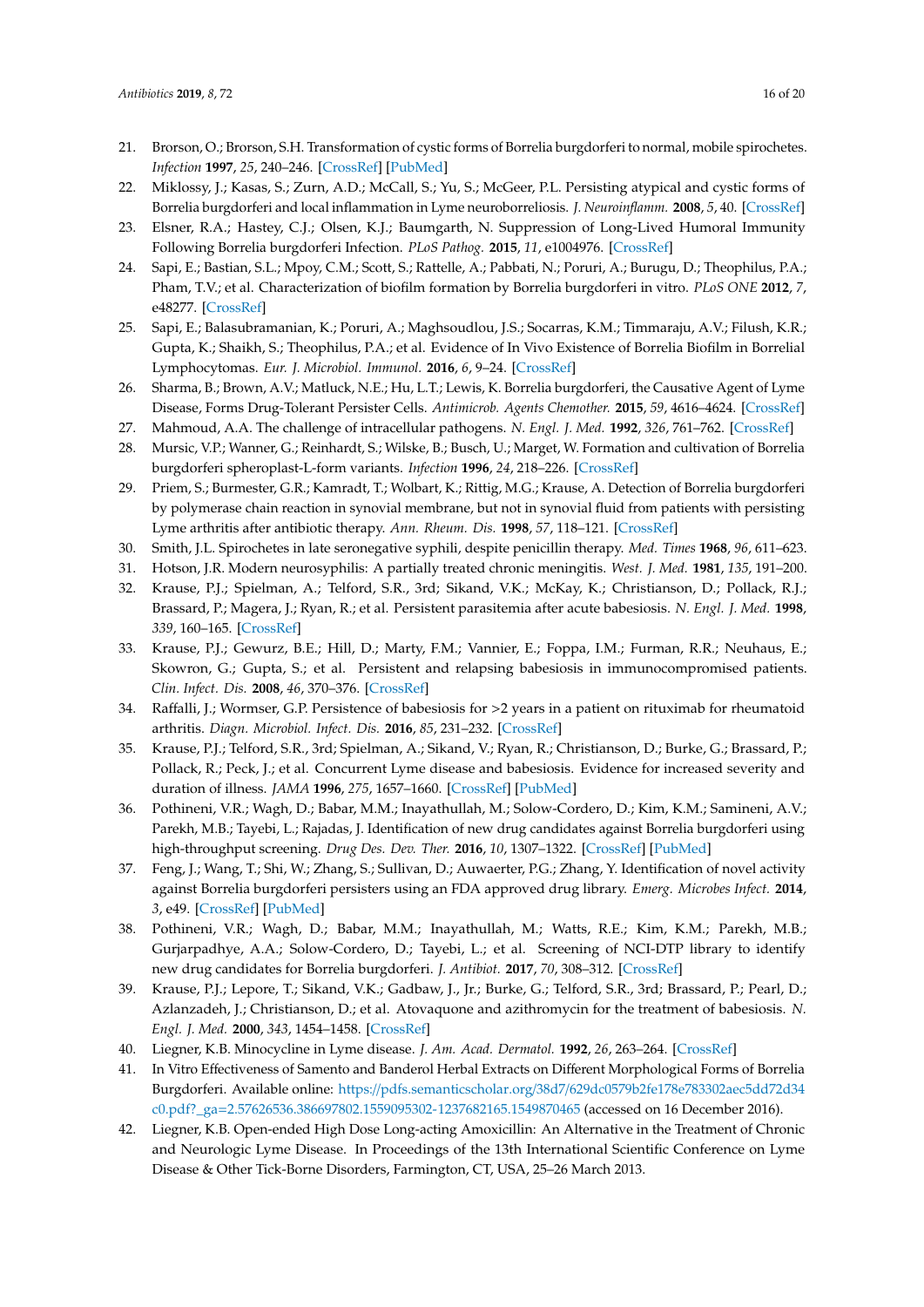- 43. Faber, W.R.; Bos, J.D.; Rietra, P.J.; Fass, H.; Van Eijk, R.V. Treponemicidal levels of amoxicillin in cerebrospinal fluid after oral administration. *Sex. Transm. Dis.* **1983**, *10*, 148–150. [\[CrossRef\]](http://dx.doi.org/10.1097/00007435-198307000-00011)
- <span id="page-16-0"></span>44. Morrison, R.E.; Harrison, S.M.; Tramont, E.C. Oral amoxycillin, an alternative treatment for neurosyphilis. *Genitourin. Med.* **1985**, *61*, 359–362. [\[CrossRef\]](http://dx.doi.org/10.1136/sti.61.6.359)
- <span id="page-16-1"></span>45. Brorson, O.; Brorson, S.H. An in vitro study of the susceptibility of mobile and cystic forms of Borrelia burgdorferi to tinidazole. *Int. Microbiol.* **2004**, *7*, 139–142.
- <span id="page-16-2"></span>46. Donta, S.T. Macrolide therapy of chronic Lyme Disease. *Med. Sci. Monit.* **2003**, *9*, PI136–PI142.
- <span id="page-16-3"></span>47. Vyas, J.M.; Telford, S.R.; Robbins, G.K. Treatment of refractory Babesia microti infection with atovaquone-proguanil in an HIV-infected patient: Case report. *Clin. Infect. Dis.* **2007**, *45*, 1588–1590. [\[CrossRef\]](http://dx.doi.org/10.1086/523731)
- <span id="page-16-4"></span>48. Brorson, O.; Brorson, S.H. An in vitro study of the susceptibility of mobile and cystic forms of Borrelia burgdorferi to metronidazole. *APMIS* **1999**, *107*, 566–576. [\[CrossRef\]](http://dx.doi.org/10.1111/j.1699-0463.1999.tb01594.x) [\[PubMed\]](http://www.ncbi.nlm.nih.gov/pubmed/10379684)
- <span id="page-16-5"></span>49. Lewis, K.K.S. Lyme Disease in the Era of Precision Medicine. Available online: https://[www.youtube.com](https://www.youtube.com/watch?v=aUlKTnrGPgc)/ watch?v=[aUlKTnrGPgc](https://www.youtube.com/watch?v=aUlKTnrGPgc) (accessed on 16 December 2016).
- <span id="page-16-6"></span>50. de Melo, R.C.; Lopes, R.; Alves, J.C. A case of psychosis in disulfiram treatment for alcoholism. *Case Rep. Psychiatry* **2014**, *2014*, 561092.
- 51. Mohapatra, S.; Rath, N.R. Disulfiram Induced Psychosis. *Clin. Psychopharmacol. Neurosci.* **2017**, *15*, 68–69. [\[CrossRef\]](http://dx.doi.org/10.9758/cpn.2017.15.1.68) [\[PubMed\]](http://www.ncbi.nlm.nih.gov/pubmed/28138114)
- <span id="page-16-7"></span>52. Nasrallah, H.A. Vulnerability to disulfiram psychosis. *West. J. Med.* **1979**, *130*, 575–577.
- <span id="page-16-8"></span>53. Ma, B.; Christen, B.; Leung, D.; Vigo-Pelfrey, C. Serodiagnosis of Lyme borreliosis by western immunoblot: Reactivity of various significant antibodies against Borrelia burgdorferi. *J. Clin. Microbiol.* **1992**, *30*, 370–376.
- <span id="page-16-9"></span>54. Luft, B.J.; Mudri, S.; Jiang, W.; Dattwyler, R.J.; Gorevic, P.D.; Fischer, T.; Munoz, P.; Dunn, J.J.; Schubach, W.H. The 93-kilodalton protein of Borrelia burgdorferi: An immunodominant protoplasmic cylinder antigen. *Infect. Immunity* **1992**, *60*, 4309–4321.
- <span id="page-16-10"></span>55. Gilmore, R.D., Jr.; Murphree, R.L.; James, A.M.; Sullivan, S.A.; Johnson, B.J. The Borrelia burgdorferi 37-kilodalton immunoblot band (P37) used in serodiagnosis of early lyme disease is the flaA gene product. *J. Clin. Microbiol.* **1999**, *37*, 548–552. [\[PubMed\]](http://www.ncbi.nlm.nih.gov/pubmed/9986810)
- <span id="page-16-11"></span>56. Dotevall, L.; Hagberg, L. Penetration of doxycycline into cerebrospinal fluid in patients treated for suspected Lyme neuroborreliosis. *Antimicrob. Agents Chemother.* **1989**, *33*, 1078–1080. [\[CrossRef\]](http://dx.doi.org/10.1128/AAC.33.7.1078) [\[PubMed\]](http://www.ncbi.nlm.nih.gov/pubmed/2782858)
- <span id="page-16-12"></span>57. Racine, R.; Winslow, G.M. IgM in microbial infections: Taken for granted? *Immunol. Lett.* **2009**, *125*, 79–85. [\[CrossRef\]](http://dx.doi.org/10.1016/j.imlet.2009.06.003) [\[PubMed\]](http://www.ncbi.nlm.nih.gov/pubmed/19539648)
- <span id="page-16-13"></span>58. Iguchi, A.; Matsuu, A.; Matsuyama, K.; Hikasa, Y. The efficacy of artemisinin, artemether, and lumefantrine against Babesia gibsoni in vitro. *Parasitol. Int.* **2015**, *64*, 190–193. [\[CrossRef\]](http://dx.doi.org/10.1016/j.parint.2014.12.006) [\[PubMed\]](http://www.ncbi.nlm.nih.gov/pubmed/25523292)
- <span id="page-16-14"></span>59. Ackermann, R.; Gollmer, E.; Rehse-Kupper, B. Progressive Borrelia encephalomyelitis. Chronic manifestation of erythema chronicum migrans disease of the nervous system. *Deutsche Medizinische Wochenschrift* **1985**, *110*, 1039–1042. [\[CrossRef\]](http://dx.doi.org/10.1055/s-2008-1068956) [\[PubMed\]](http://www.ncbi.nlm.nih.gov/pubmed/4006760)
- 60. Omasits, M.; Seiser, A.; Brainin, M. Recurrent and relapsing course of borreliosis of the nervous system. *Wiener Klinische Wochenschrift* **1990**, *102*, 4–12.
- 61. Wokke, J.H.; van Gijn, J.; Elderson, A.; Stanek, G. Chronic forms of Borrelia burgdorferi infection of the nervous system. *Neurology* **1987**, *37*, 1031–1034. [\[CrossRef\]](http://dx.doi.org/10.1212/WNL.37.6.1031) [\[PubMed\]](http://www.ncbi.nlm.nih.gov/pubmed/3587624)
- 62. Weder, B.; Wiedersheim, P.; Matter, L.; Steck, A.; Otto, F. Chronic progressive neurological involvement in Borrelia burgdorferi infection. *J. Neurol.* **1987**, *234*, 40–43. [\[CrossRef\]](http://dx.doi.org/10.1007/BF00314008) [\[PubMed\]](http://www.ncbi.nlm.nih.gov/pubmed/3819785)
- 63. Bertrand, E.; Szpak, G.M.; Pilkowska, E.; Habib, N.; Lipczynska-Lojkowska, W.; Rudnicka, A.; Tylewska-Wierzbanowska, S.; Kulczycki, J. Central nervous system infection caused by Borrelia burgdorferi. Clinico-pathological correlation of three post-mortem cases. *Folia Neuropathol.* **1999**, *37*, 43–51. [\[PubMed\]](http://www.ncbi.nlm.nih.gov/pubmed/10337063)
- 64. Liegner, K.B.; Ziska, M.; Agricola, M.D.; Hubbard, J.D.; Klempner, M.S.; Coyle, P.K.; Bayer, M.E.; Ph, D. Fatal Chronic Meningoencephalo-myelitis (CMEM) With Massive Hydrocephalus, in A New York State Patient With Evidence Of Borrelia burgdorferi (Bb) Exposure. In Proceedings of the Sixth International Conference on Lyme Borreliosis, Bologna, Italy, 19–22 June 1994.
- 65. Liegner, K.B. Fatal progressive encephalitis following an untreated deer tick attachment in a 7 year-old Fairfield County, Connecticut child. In Proceedings of the International Conference on Lyme Disease and other Emerging Tick-Borne Diseases, Munich, Germany, 13–14 June 1999.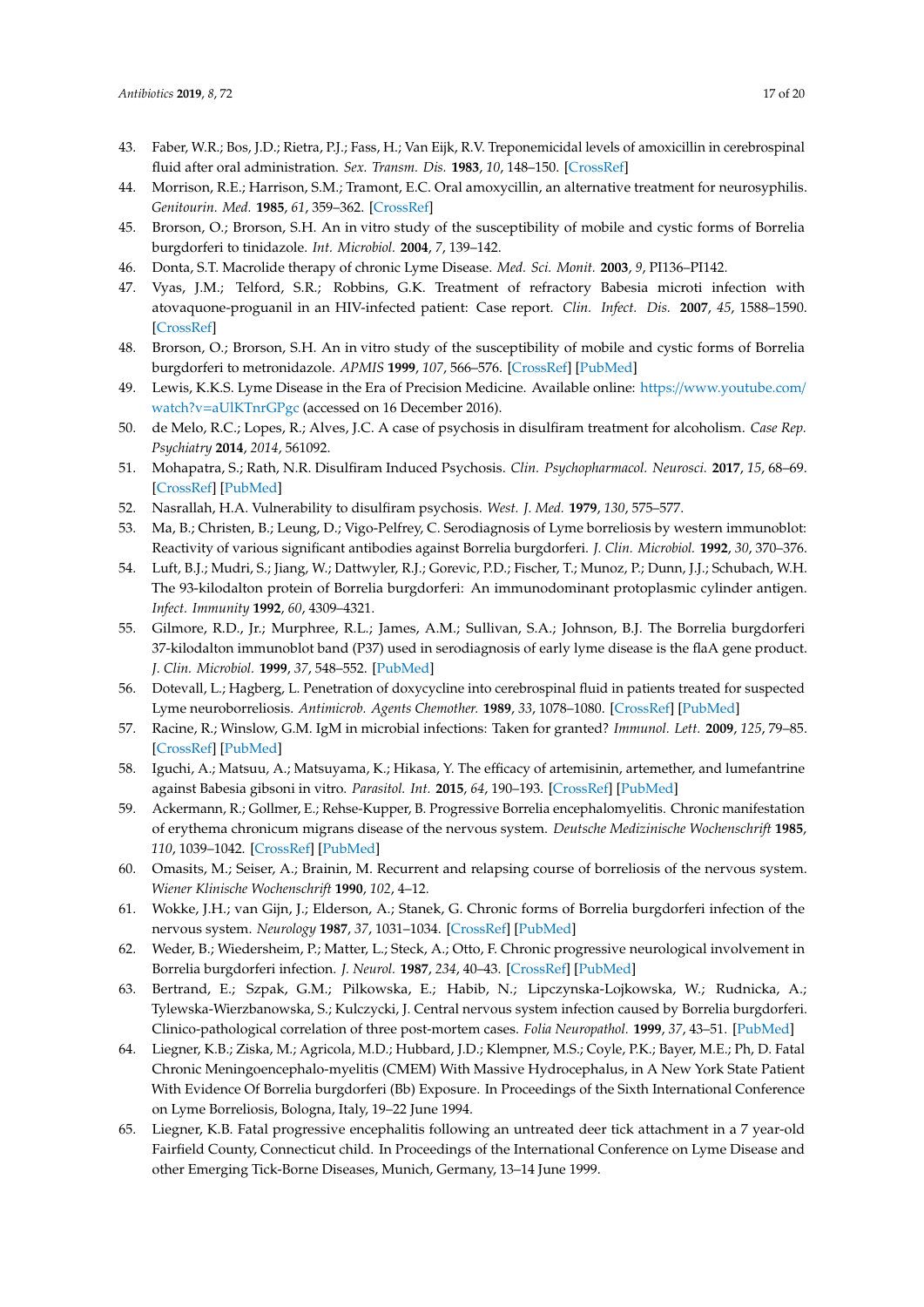- <span id="page-17-0"></span>66. Liegner, K.; Duray, P.; Agricola, M.; Rosenkilde, C.; Yannuzzi, L.; Ziska, M.; Tilton, R.; Hulinska, D.; Hubbard, J.; Fallon, B. Lyme disease and the clinical spectrum of antibiotic responsive chronic meningoencephalomyelitides. *J. Spirochetal Tick Borne Dis.* **1997**, *4*, 61–73.
- <span id="page-17-1"></span>67. Kornbau, C.; Lee, K.C.; Hughes, G.D.; Firstenberg, M.S. Central line complications. *Int. J. Crit. Illn. Inj. Sci.* **2015**, *5*, 170–178.
- <span id="page-17-2"></span>68. Smits, W.K.; Lyras, D.; Lacy, D.B.; Wilcox, M.H.; Kuijper, E.J. Clostridium difficile infection. *Nat. Rev. Dis. Primers* **2016**, *2*, 16020. [\[CrossRef\]](http://dx.doi.org/10.1038/nrdp.2016.20)
- <span id="page-17-3"></span>69. Feng, J.; Auwaerter, P.G.; Zhang, Y. Drug combinations against Borrelia burgdorferi persisters in vitro: Eradication achieved by using daptomycin, cefoperazone and doxycycline. *PLoS ONE* **2015**, *10*, e0117207. [\[CrossRef\]](http://dx.doi.org/10.1371/journal.pone.0117207) [\[PubMed\]](http://www.ncbi.nlm.nih.gov/pubmed/25806811)
- 70. Feng, J.; Wang, T.; Zhang, S.; Shi, W.; Zhang, Y. An optimized SYBR Green I/PI assay for rapid viability assessment and antibiotic susceptibility testing for Borrelia burgdorferi. *PLoS ONE* **2014**, *9*, e111809. [\[CrossRef\]](http://dx.doi.org/10.1371/journal.pone.0111809)
- 71. Feng, J.; Weitner, M.; Shi, W.; Zhang, S.; Zhang, Y. Eradication of Biofilm-Like Microcolony Structures of Borrelia burgdorferi by Daunomycin and Daptomycin but not Mitomycin C in Combination with Doxycycline and Cefuroxime. *Front. Microbiol.* **2016**, *7*, 62. [\[CrossRef\]](http://dx.doi.org/10.3389/fmicb.2016.00062)
- 72. Feng, J.; Zhang, S.; Shi, W.; Zhang, Y. Ceftriaxone Pulse Dosing Fails to Eradicate Biofilm-Like Microcolony B. burgdorferi Persisters Which Are Sterilized by Daptomycin/ Doxycycline/Cefuroxime without Pulse Dosing. *Front. Microbiol.* **2016**, *7*, 1744. [\[CrossRef\]](http://dx.doi.org/10.3389/fmicb.2016.01744)
- <span id="page-17-4"></span>73. Sapi, E.; Kaur, N.; Anyanwu, S.; Luecke, D.F.; Datar, A.; Patel, S.; Rossi, M.; Stricker, R.B. Evaluation of in-vitro antibiotic susceptibility of different morphological forms of Borrelia burgdorferi. *Infect. Drug Resist.* **2011**, *4*, 97–113.
- <span id="page-17-5"></span>74. Feng, J.; Zhang, S.; Shi, W.; Zubcevik, N.; Miklossy, J.; Zhang, Y. Selective Essential Oils from Spice or Culinary Herbs Have High Activity against Stationary Phase and Biofilm Borrelia burgdorferi. *Front. Med.* **2017**, *4*, 169. [\[CrossRef\]](http://dx.doi.org/10.3389/fmed.2017.00169) [\[PubMed\]](http://www.ncbi.nlm.nih.gov/pubmed/29075628)
- <span id="page-17-6"></span>75. Theophilus, P.A.; Victoria, M.J.; Socarras, K.M.; Filush, K.R.; Gupta, K.; Luecke, D.F.; Sapi, E. Effectiveness of Stevia Rebaudiana Whole Leaf Extract Against the Various Morphological Forms of Borrelia Burgdorferi in Vitro. *Eur. J. Microbiol. Immunol.* **2015**, *5*, 268–280. [\[CrossRef\]](http://dx.doi.org/10.1556/1886.2015.00031)
- <span id="page-17-7"></span>76. Ferko, A.P. Present status of disulfiram. *Am. Fam. Phys.* **1983**, *28*, 183–185.
- <span id="page-17-8"></span>77. Moriarty, J.D. The use of antabus in the therapy of alcoholic patients. *Calif. Med.* **1950**, *73*, 144–147.
- <span id="page-17-9"></span>78. Hald, J.; Jacobsen, E. A drug sensitizing the organism to ethyl alcohol. *Lancet* **1948**, *2*, 1001–1004. [\[CrossRef\]](http://dx.doi.org/10.1016/S0140-6736(48)91514-1)
- <span id="page-17-10"></span>79. Eneanya, D.I.; Bianchine, J.R.; Duran, D.O.; Andresen, B.D. The actions of metabolic fate of disulfiram. *Annu. Rev. Pharmacol. Toxicol.* **1981**, *21*, 575–596. [\[CrossRef\]](http://dx.doi.org/10.1146/annurev.pa.21.040181.003043) [\[PubMed\]](http://www.ncbi.nlm.nih.gov/pubmed/7016017)
- 80. Faiman, M.D.; Dodd, D.E.; Hanzlik, R.E. Distribution of S35 disulfiram and metabolites in mice, and metabolism of S35 disulfiram in the dog. *Res. Commun. Chem. Pathol. Pharmacol.* **1978**, *21*, 543–567.
- 81. Johnson, D.J.; Graham, D.G.; Amarnath, V.; Amarnath, K.; Valentine, W.M. The measurement of 2-thiothiazolidine-4-carboxylic acid as an index of the in vivo release of CS2 by dithiocarbamates. *Chem. Res. Toxicol.* **1996**, *9*, 910–916. [\[CrossRef\]](http://dx.doi.org/10.1021/tx960006v)
- 82. Zhang, Y.; Wade, K.L.; Prestera, T.; Talalay, P. Quantitative determination of isothiocyanates, dithiocarbamates, carbon disulfide, and related thiocarbonyl compounds by cyclocondensation with 1,2-benzenedithiol. *Anal. Biochem.* **1996**, *239*, 160–167. [\[CrossRef\]](http://dx.doi.org/10.1006/abio.1996.0311) [\[PubMed\]](http://www.ncbi.nlm.nih.gov/pubmed/8811900)
- 83. Brien, J.F.; Loomis, C.W. Disposition and pharmacokinetics of disulfiram and calcium carbimide (calcium cyanamide). *Drug Metab. Rev.* **1983**, *14*, 113–126. [\[CrossRef\]](http://dx.doi.org/10.3109/03602538308991384) [\[PubMed\]](http://www.ncbi.nlm.nih.gov/pubmed/6839940)
- <span id="page-17-11"></span>84. Hochreiter, J.; McCance-Katz, E.F.; Lapham, J.; Ma, Q.; Morse, G.D. Disulfiram metabolite S-methyl-N,N-diethylthiocarbamate quantitation in human plasma with reverse phase ultra performance liquid chromatography and mass spectrometry. *J. Chromatogr. B. Anal. Technol. Biomed. Life Sci.* **2012**, *897*, 80–84. [\[CrossRef\]](http://dx.doi.org/10.1016/j.jchromb.2012.03.035)
- <span id="page-17-12"></span>85. Barth, K.S.; Malcolm, R.J. Disulfiram: An old therapeutic with new applications. *CNS Neurol. Disord. Drug Targets* **2010**, *9*, 5–12. [\[CrossRef\]](http://dx.doi.org/10.2174/187152710790966678)
- <span id="page-17-13"></span>86. Hotson, J.R.; Langston, J.W. Disulfiram-induced encephalopathy. *Arch. Neurol.* **1976**, *33*, 141–142. [\[CrossRef\]](http://dx.doi.org/10.1001/archneur.1976.00500020069012)
- <span id="page-17-14"></span>87. Peddawad, D.; Nagendra, S.; Chatterjee, R.; Faldu, H.; Chheda, A. Fulminant encephalopathy with unusual brain imaging in disulfiram toxicity. *Neurology* **2018**, *90*, 518–519. [\[CrossRef\]](http://dx.doi.org/10.1212/WNL.0000000000005125)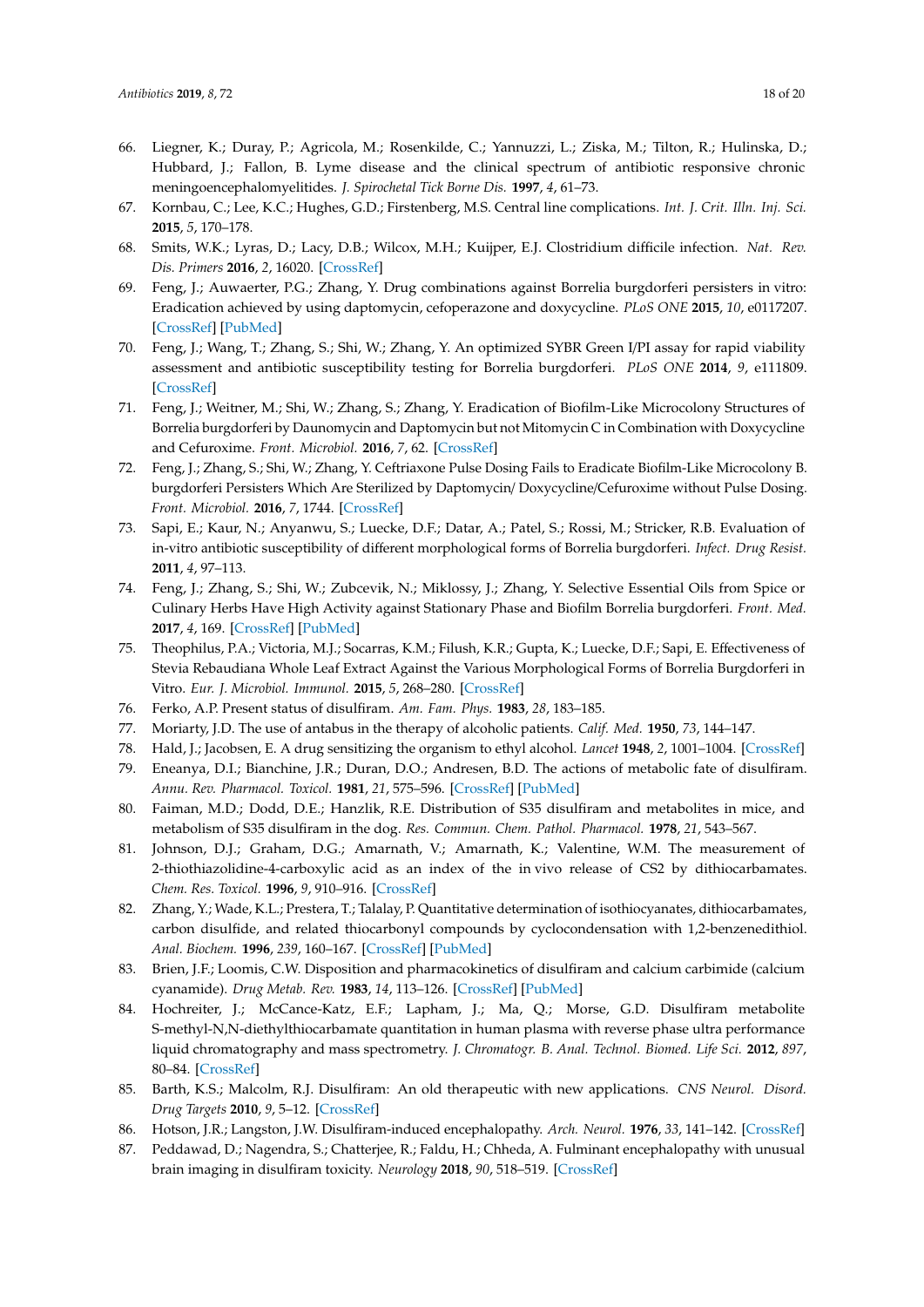- <span id="page-18-0"></span>88. Kulkarni, R.R.; Bairy, B.K. Disulfiram-Induced De Novo Convulsions without Alcohol Challenge: Case Series and Review of Literature. *Indian J. Psychol. Med.* **2015**, *37*, 345–348. [\[CrossRef\]](http://dx.doi.org/10.4103/0253-7176.162942)
- <span id="page-18-1"></span>89. Vrishabhendraiah, S.S.; Gopal Das, C.M.; Jagadeesh, M.K.; Mruthyunjaya, N. Disulfiram-induced seizures with convulsions in a young male patient: A case study. *Indian J. Psychiatry* **2015**, *57*, 309–310. [\[PubMed\]](http://www.ncbi.nlm.nih.gov/pubmed/26600588)
- <span id="page-18-2"></span>90. Santos, T.; Martins Campos, A.; Morais, H. Sensory-motor axonal polyneuropathy involving cranial nerves: An uncommon manifestation of disulfiram toxicity. *Clin. Neurol. Neurosurg.* **2017**, *152*, 12–15. [\[CrossRef\]](http://dx.doi.org/10.1016/j.clineuro.2016.11.005)
- 91. Tran, A.T.; Rison, R.A.; Beydoun, S.R. Disulfiram neuropathy: Two case reports. *J. Med. Case Rep.* **2016**, *10*, 72. [\[CrossRef\]](http://dx.doi.org/10.1186/s13256-016-0865-z)
- 92. Watson, C.P.; Ashby, P.; Bilbao, J.M. Disulfiram neuropathy. *Can. Med. Assoc. J.* **1980**, *123*, 123–126. [\[PubMed\]](http://www.ncbi.nlm.nih.gov/pubmed/6266628)
- 93. Gardner-Thorpe, C.; Benjamin, S. Peripheral neuropathy after disulfiram administration. *J. Neurol. Neurosurg. Psychiatry* **1971**, *34*, 253–259. [\[CrossRef\]](http://dx.doi.org/10.1136/jnnp.34.3.253) [\[PubMed\]](http://www.ncbi.nlm.nih.gov/pubmed/4328367)
- <span id="page-18-3"></span>94. Mohapatra, S.; Sahoo, M.R.; Rath, N. Disulfiram-induced neuropathy: A case report. *Gen. Hosp. Psychiatry* **2015**, *37*, 97.e5–97.e6. [\[CrossRef\]](http://dx.doi.org/10.1016/j.genhosppsych.2014.09.015) [\[PubMed\]](http://www.ncbi.nlm.nih.gov/pubmed/25445071)
- <span id="page-18-4"></span>95. Sharma, P.; Sharma, R. Toxic optic neuropathy. *Indian J. Ophthalmol.* **2011**, *59*, 137–141. [\[CrossRef\]](http://dx.doi.org/10.4103/0301-4738.77035) [\[PubMed\]](http://www.ncbi.nlm.nih.gov/pubmed/21350283)
- <span id="page-18-5"></span>96. Laplane, D.; Attal, N.; Sauron, B.; de Billy, A.; Dubois, B. Lesions of basal ganglia due to disulfiram neurotoxicity. *J. Neurol. Neurosurg. Psychiatry* **1992**, *55*, 925–929. [\[CrossRef\]](http://dx.doi.org/10.1136/jnnp.55.10.925)
- <span id="page-18-6"></span>97. Kulkarni, R.R.; Ramdurg, S.I.; Bairy, B.K. Disulfiram-induced reversible hypertension: A prospective case series and review of the literature. *Indian J. Psychol. Med.* **2014**, *36*, 434–438. [\[CrossRef\]](http://dx.doi.org/10.4103/0253-7176.140744)
- <span id="page-18-7"></span>98. Ranek, L.; Buch Andreasen, P. Disulfiram hepatotoxicity. *Br. Med. J.* **1977**, *2*, 94–96. [\[CrossRef\]](http://dx.doi.org/10.1136/bmj.2.6079.94) [\[PubMed\]](http://www.ncbi.nlm.nih.gov/pubmed/871808)
- 99. Nassberger, L. Disulfiram-induced hepatitis—Report of a case and review of the literature. *Postgrad. Med. J.* **1984**, *60*, 639–641. [\[CrossRef\]](http://dx.doi.org/10.1136/pgmj.60.707.639) [\[PubMed\]](http://www.ncbi.nlm.nih.gov/pubmed/6483711)
- 100. Verge, C.; Lucena, M.I.; Lopez-Torres, E.; Puche-Garcia, M.J.; Fraga, E.; Romero-Gomez, M.; Andrade, R.J. Adverse hepatic reactions associated with calcium carbimide and disulfiram therapy: Is there still a role for these drugs? *World J. Gastroenterol.* **2006**, *12*, 5078–5080. [\[CrossRef\]](http://dx.doi.org/10.3748/wjg.v12.i31.5078) [\[PubMed\]](http://www.ncbi.nlm.nih.gov/pubmed/16937512)
- 101. Bjornsson, E.; Nordlinder, H.; Olsson, R. Clinical characteristics and prognostic markers in disulfiram-induced liver injury. *J. Hepatol.* **2006**, *44*, 791–797. [\[CrossRef\]](http://dx.doi.org/10.1016/j.jhep.2005.12.016) [\[PubMed\]](http://www.ncbi.nlm.nih.gov/pubmed/16487618)
- 102. Cereda, J.M.; Bernuau, J.; Degott, C.; Rueff, B.; Benhamou, J.P. Fatal liver failure due to disulfiram. *J. Clin. Gastroenterol.* **1989**, *11*, 98–100. [\[CrossRef\]](http://dx.doi.org/10.1097/00004836-198902000-00026)
- 103. Mason, N.A. Disulfiram-induced hepatitis: Case report and review of the literature. *DICP* **1989**, *23*, 872–875. [\[CrossRef\]](http://dx.doi.org/10.1177/106002808902301107) [\[PubMed\]](http://www.ncbi.nlm.nih.gov/pubmed/2688328)
- <span id="page-18-8"></span>104. Watts, T.E.; Pandey, R.A.; Vancil, T.J. Fatal fulminant hepatic failure related to the use of disulfiram. *J. Ark. Med. Soc.* **2014**, *110*, 280–283.
- <span id="page-18-9"></span>105. Kast, R.E.; Boockvar, J.A.; Bruning, A.; Cappello, F.; Chang, W.W.; Cvek, B.; Dou, Q.P.; Duenas-Gonzalez, A.; Efferth, T.; Focosi, D.; et al. A conceptually new treatment approach for relapsed glioblastoma: Coordinated undermining of survival paths with nine repurposed drugs (CUSP9) by the International Initiative for Accelerated Improvement of Glioblastoma Care. *Oncotarget* **2013**, *4*, 502–530. [\[CrossRef\]](http://dx.doi.org/10.18632/oncotarget.969)
- <span id="page-18-10"></span>106. Reinhardt, S.; Stoye, N.; Luderer, M.; Kiefer, F.; Schmitt, U.; Lieb, K.; Endres, K. Identification of disulfiram as a secretase-modulating compound with beneficial effects on Alzheimer's disease hallmarks. *Sci. Rep.* **2018**, *8*, 1329. [\[CrossRef\]](http://dx.doi.org/10.1038/s41598-018-19577-7)
- <span id="page-18-11"></span>107. Wagh, D.; Pothineni, V.R.; Inayathullah, M.; Liu, S.; Kim, K.M.; Rajadas, J. Borreliacidal activity of Borrelia metal transporter A (BmtA) binding small molecules by manganese transport inhibition. *Drug Des. Dev. Ther.* **2015**, *9*, 805–816.
- <span id="page-18-12"></span>108. Troxell, B.; Ye, M.; Yang, Y.; Carrasco, S.E.; Lou, Y.; Yang, X.F. Manganese and zinc regulate virulence determinants in Borrelia burgdorferi. *Infect. Immunity* **2013**, *81*, 2743–2752. [\[CrossRef\]](http://dx.doi.org/10.1128/IAI.00507-13)
- <span id="page-18-13"></span>109. Horita, Y.; Takii, T.; Yagi, T.; Ogawa, K.; Fujiwara, N.; Inagaki, E.; Kremer, L.; Sato, Y.; Kuroishi, R.; Lee, Y.; et al. Antitubercular activity of disulfiram, an antialcoholism drug, against multidrug- and extensively drug-resistant Mycobacterium tuberculosis isolates. *Antimicrob. Agents Chemother.* **2012**, *56*, 4140–4145. [\[CrossRef\]](http://dx.doi.org/10.1128/AAC.06445-11)
- <span id="page-18-14"></span>110. Long, T.E. Repurposing Thiram and Disulfiram as Antibacterial Agents for Multidrug-Resistant Staphylococcus aureus Infections. *Antimicrob. Agents Chemother.* **2017**, *61*, e00898-17. [\[CrossRef\]](http://dx.doi.org/10.1128/AAC.00898-17)
- <span id="page-18-15"></span>111. Sheppard, J.G.; Frazier, K.R.; Saralkar, P.; Hossain, M.F.; Geldenhuys, W.J.; Long, T.E. Disulfiram-based disulfides as narrow-spectrum antibacterial agents. *Bioorg. Med. Chem. Lett.* **2018**, *28*, 1298–1302. [\[CrossRef\]](http://dx.doi.org/10.1016/j.bmcl.2018.03.023) [\[PubMed\]](http://www.ncbi.nlm.nih.gov/pubmed/29571571)